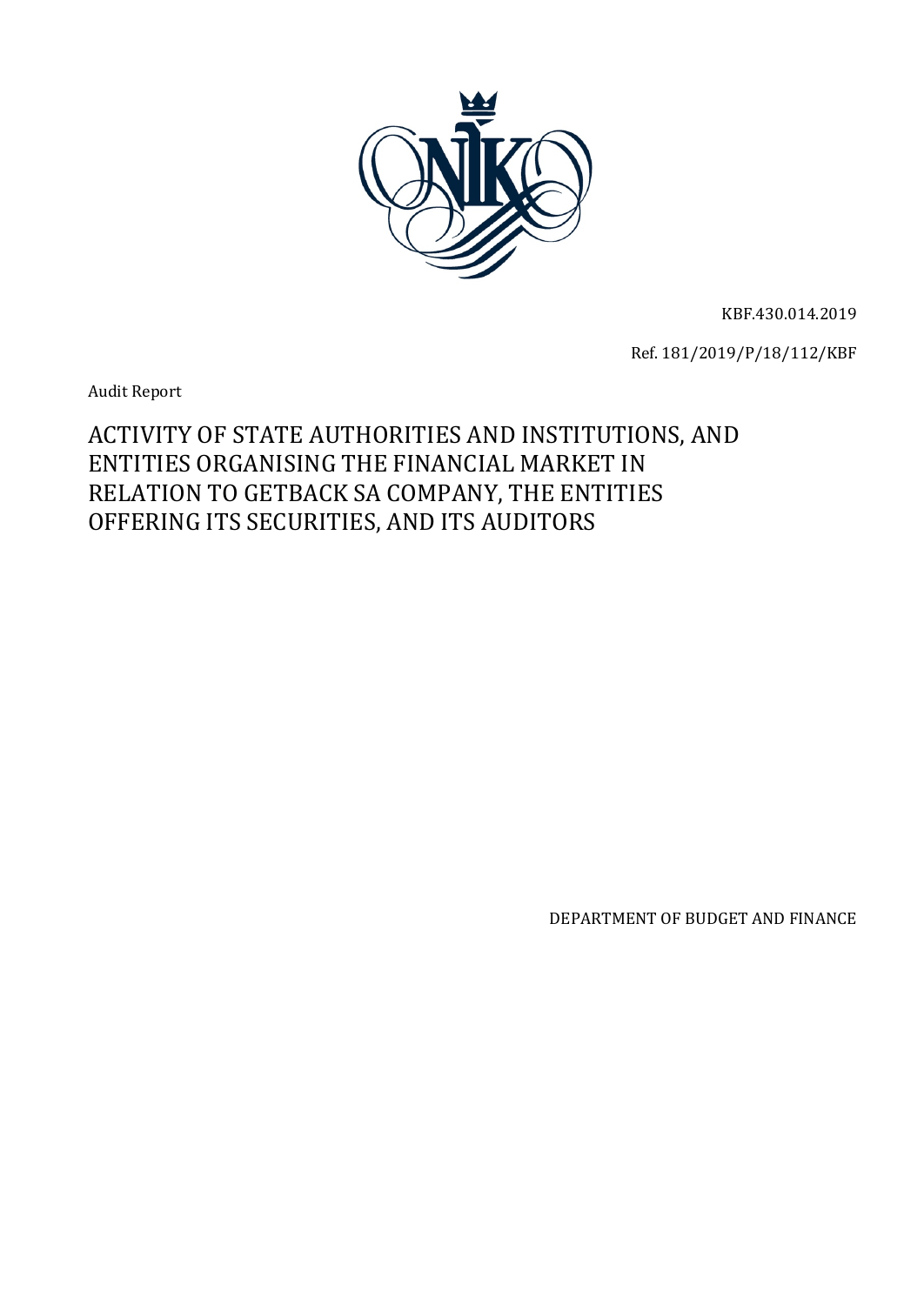## **MISSION**

of Supreme Audit Office is to foster sound management and effectiveness in public service to the benefit of the Republic of Poland

## **VISION**

of the Supreme Audit Office is a widely-recognised Supreme Audit Institution whose reports will be an awaited and valuable source of information for state authorities and the public

### **Audit Report on**

**Activity of state authorities and institutions, and entities organising the financial market in relation to Getback SA company, the entities offering its securities, and its auditors**

> Head of the Budget and Finance Department /-/ Stanisław Jarosz

#### **Accepted by:**

Vice-President of the Supreme Audit Office /-/ Tadeusz Dziuba

### **Approved by:**

President of the Supreme Audit Office /-/ Marian Banaś

Warsaw, on 19 December 2019

Najwyższa Izba Kontroli ul. Filtrowa 57 02-056 Warszawa T/F +48 22 444 50 00 [www.nik.gov.pl](http://www.nik.gov.pl/)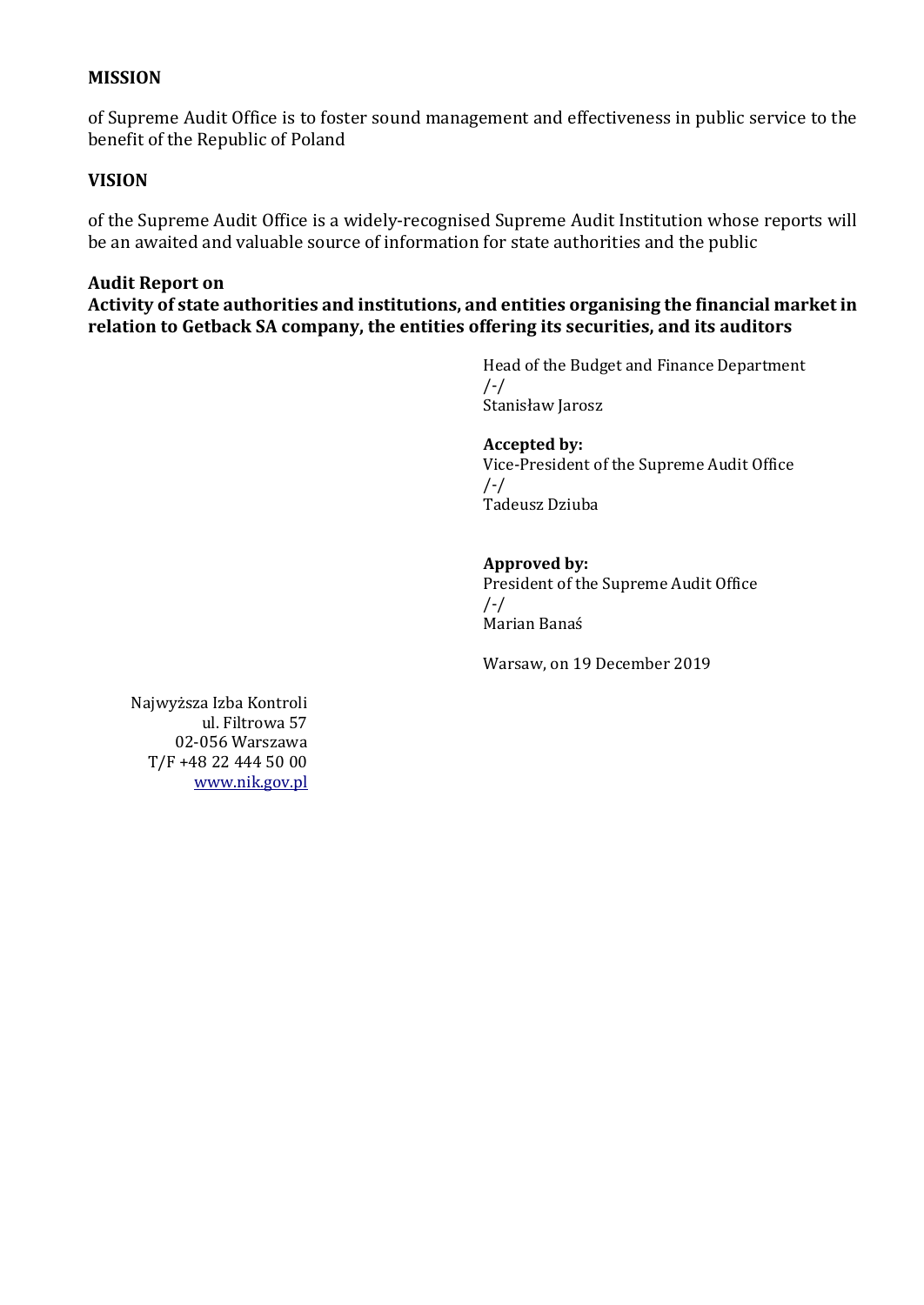#### **TABLE OF CONTENTS**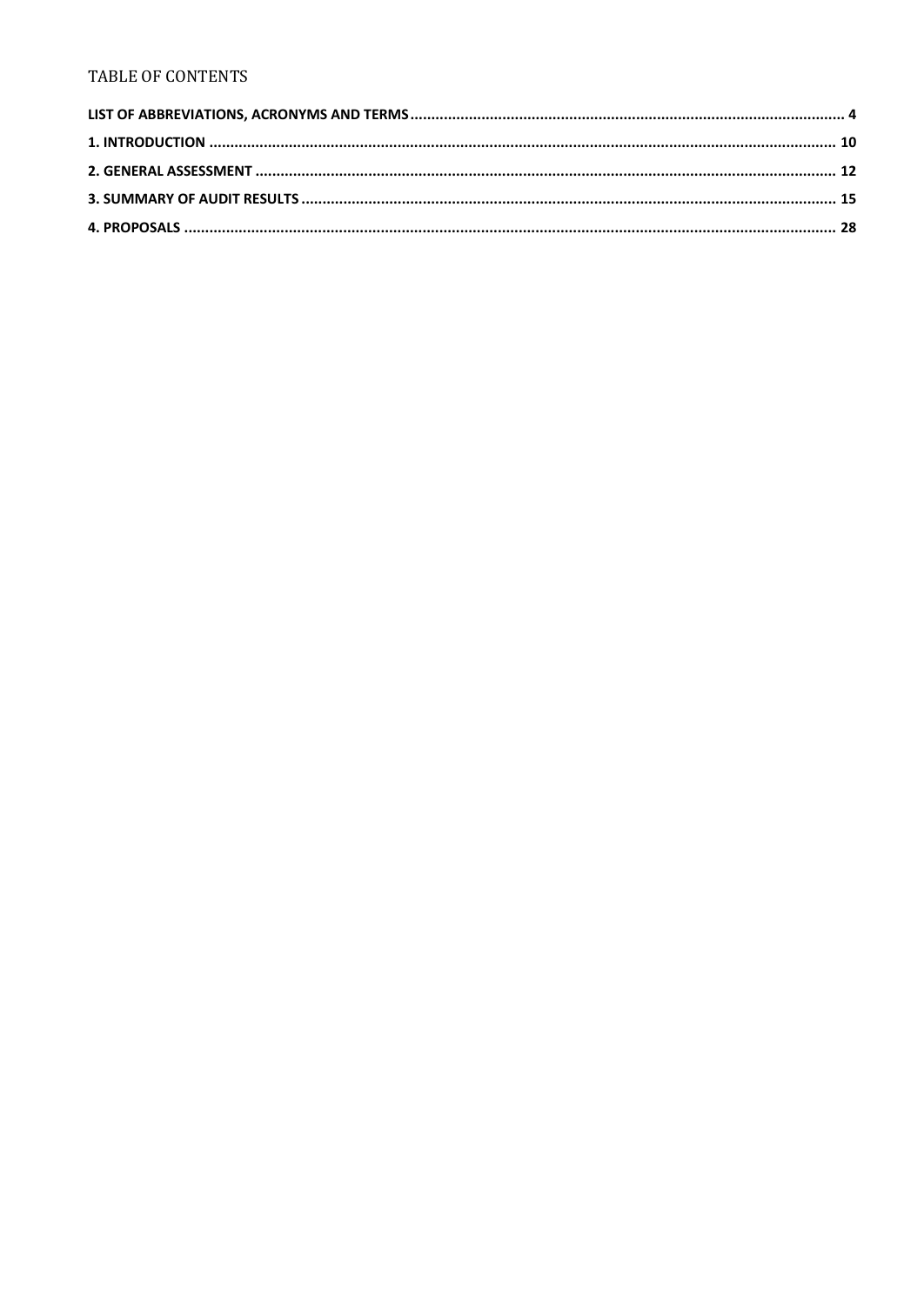## **List of abbreviations, acronyms and terms**

- <span id="page-3-0"></span>**AFI** Agent of Investment Firm (Polish: *agent firmy inwestycyjnej*) – an entity which, upon registration by the Polish Financial Supervision Authority and entering into written contract with the investment firm, is authorised to conduct regulated business activity consisting in the provision of intermediary services, permanently or from time to time, on behalf and for the account of the investment firm, to the extent of the business conducted by that investment firm; the Trading in Financial Instruments Act allows AFI to operate for the benefit of one investment firm only; if the AFI brings loss or damage while acting on behalf and for the benefit of the investment firm, the investment firm and the agent who has brought the loss or damage are liable jointly and severally. Liability is excluded where the loss or damage has occurred due to force majeure, or due to the fault of a third party
- **Share** a security representing a fraction of the share capital of a joint-stock company; holding a share is a formal evidence of the holder's (shareholder's) participation in a joint-stock company
	- **ATS** Alternative Trading System multilateral system operating in addition to the regulated market, matching buy and sell offers in such a way that transactions are entered into within the framework of that system in accordance with specific rules and in a non-discretionary way; trading in financial instruments with ATS in the territory of Poland is organised by GPW (NewConnect) and BondSpot S.A. (a segment of the Catalyst system)
- **BFG** Bank Guarantee Fund (Polish: *Bankowy Fundusz Gwarancyjny*) a legal person operating under the Act of 10 June 2016 on the Bank Guarantee Fund, system of deposit guarantees, and compulsory restructuring (Journal of Laws of 2019, item 795, as amended); it guarantees deposits in banks and credit unions and is responsible for carrying out compulsory restructuring of banks and credit unions being at risk of bankruptcy
- **Account block** temporary preclusion of use and disposal of all or some property collected on the account, including also by the obligated institution
	- **Catalyst** system for the authorisation of and trading in financial instruments, operated on GPW's transactional platforms (for retail customers – on the regulated market and ASO) and BondSpot S.A. (for wholesale customers – in the formula of over-thecounter regulated market and ATS)
- **Depositary of investment fund** entity (domestic bank or National Depository of Securities - KDPW) which carries out the duties mentioned in the Investment Fund Act, in particular consisting in the safekeeping of assets and keeping a register of the assets of an investment fund or alternative investment firm, as well as ensuring adequate monitoring of the cash flows of those entities
	- **MiFID I** Directive 2004/39/EC of the European Parliament and of the Council of 21 April 2004 on markets in financial instruments amending Council Directives 85/611/EEC and 93/6/EEC and Directive 2000/12/EC of the European Parliament and of the Council and repealing Council Directive 93/22/EEC (OJ L 145, 30.4.2004, p. 1, as amended)
	- **MiFID II** Directive 2014/65/EU of the European Parliament and of the Council of 15 May 2014 on markets in financial instruments and amending Directive 2002/92/EC and Directive 2011/61/EU (OJ L 173, 12.6.2014, p. 349, as amended)
	- **Brokerage business** carrying out activities consisting in, eg, accepting and transferring financial instrument buy or sell instructions, providing investment advice, offering financial instruments
- **Securities issue** a process consisting in the creation and sale of securities; the object of issue may be, eg, shares of bonds
	- **Issuer** an entity issuing securities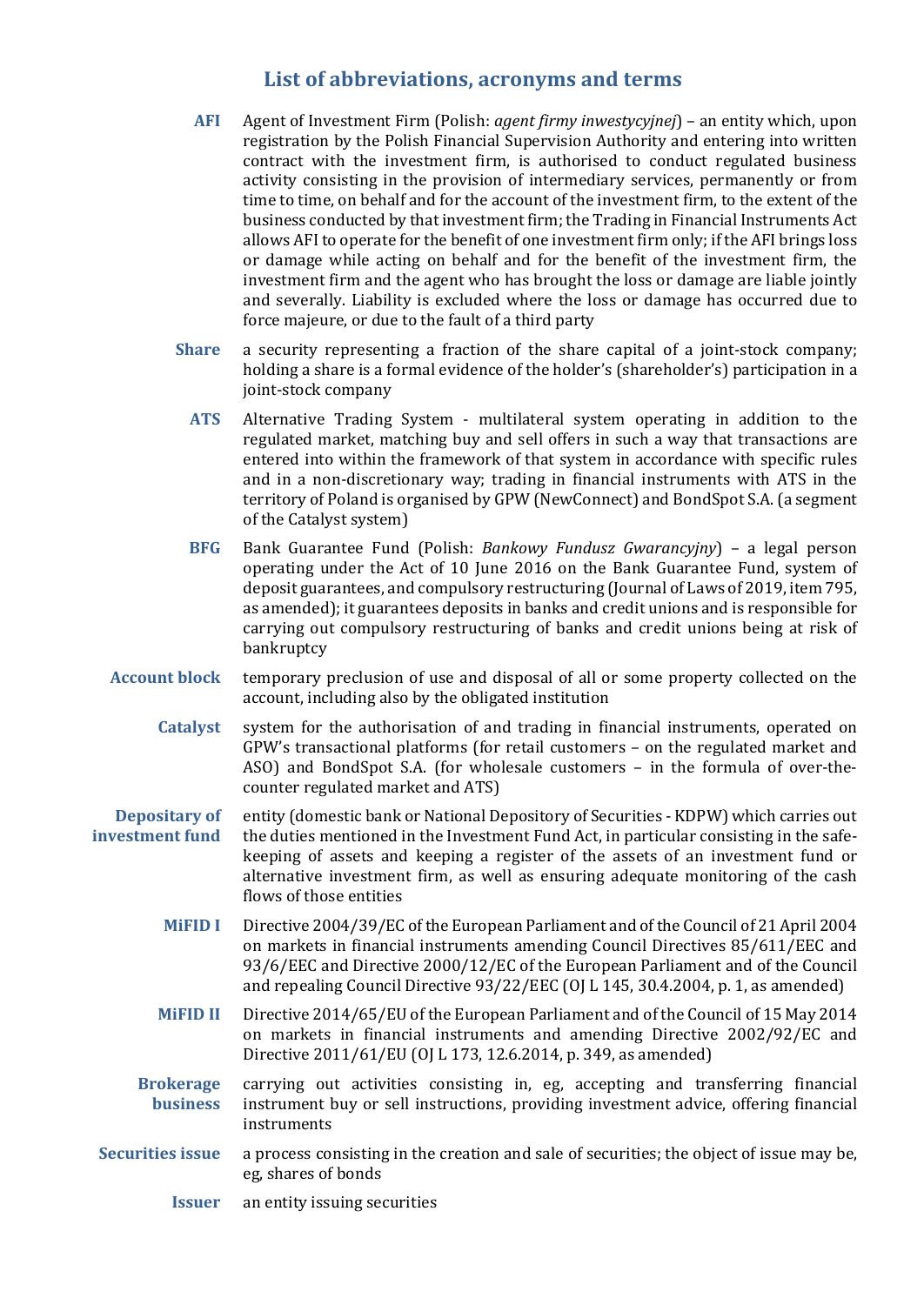| <b>Investment firm</b>                              | brokerage house, bank operating brokerage business, foreign investment firm<br>operating brokerage business in the territory of the Republic of Poland, or a foreign<br>legal person with its principal place of business in the territory of a non-Member State<br>country, operating brokerage business in the territory of the Republic of Poland                                                                                                               |
|-----------------------------------------------------|--------------------------------------------------------------------------------------------------------------------------------------------------------------------------------------------------------------------------------------------------------------------------------------------------------------------------------------------------------------------------------------------------------------------------------------------------------------------|
| <b>Securitisation</b><br>fund                       | a special type of closed-end investment fund which accumulates funds through the<br>issue of investment certificates for the acquisition of debt collection claims or rights<br>derived from debt collection claims, and then carries out the collection of the acquired<br>claims or rights attaching to these claims, or trades in the same, for profit                                                                                                          |
| <b>GIIF</b>                                         | Inspector-General of Financial Information (Polish: Generalny Inspektor Informacji<br>Finansowej)                                                                                                                                                                                                                                                                                                                                                                  |
| <b>WSE or Stock</b><br><b>Exchange</b>              | Warsaw Stock Exchange (Giełda Papierów Wartościowych w Warszawie S.A.)                                                                                                                                                                                                                                                                                                                                                                                             |
| <b>Financial</b><br><b>instruments</b>              | securities, including derivative instruments transferring credit risks, contracts for<br>differences, money market instruments                                                                                                                                                                                                                                                                                                                                     |
| <b>Obligated</b><br><b>institutions</b>             | entities listed in Article 2(1) of the Anti-Money Laundering Act                                                                                                                                                                                                                                                                                                                                                                                                   |
| <b>Cooperating</b><br>organisations                 | central- and local-government administration authorities, and other State<br>organisations, as well as the National Bank of Poland, Polish Financial Supervision<br>Authority and Supreme Audit Office (Article 2(2)(8) of the Anti-Money Laundering<br>Act)                                                                                                                                                                                                       |
| <b>Public-interest</b><br>entities, or PIEs         | entities as defined in Regulation 537/2014, including, among others, issuers of<br>securities admitted to trading on a regulated market of an EU Member State, having<br>their registered office in the territory of the Republic of Poland, whose financial<br>statements are subject to statutory audit; domestic banks, branches of credit<br>institutions and branches of foreign banks; open-ended investment funds and public<br>closed-end investment funds |
| <b>KDPW</b>                                         | Central Securities Depository of Poland (Krajowy Depozyt Papierów Wartościowych<br>S.A.) whose responsibilities include, among others, management of securities<br>depository, ensuring proper operation of the obligatory compensation system<br>mentioned in Article 133(1) of the Trading in Financial Instruments Act                                                                                                                                          |
| <b>KIBR</b>                                         | National Chamber of Statutory Auditors (Polish: Krajowa Izba Biegłych Rewidentów)<br>- renamed Polish Chamber of Statutory Auditors (PIBR) on 21 June 2017                                                                                                                                                                                                                                                                                                         |
| <b>KKN</b>                                          | National Supervision Commission (Polish: Krajowa Komisja Nadzoru) - a PIBR body<br>whose responsibility is to supervise the observance of the law, procedures and<br>standards by statutory auditors and audit firms in audits of statutory organisations<br>other than public-interest entities, and in provision of services covered by national<br>professional standards, other than statutory audits                                                          |
| <b>Civil Code</b><br>or CC                          | 'Civil Code' Act of 23 April 1964 - (Journal of Laws of 2019, item 1145, as amended)                                                                                                                                                                                                                                                                                                                                                                               |
| <b>Criminal Code</b>                                | 'Criminal Code' Act of 6 June 1997 (Journal of Laws of 2019, item 1950, as amended)                                                                                                                                                                                                                                                                                                                                                                                |
| <b>Code of Civil</b><br>Procedure, or<br><b>CCP</b> | 'Code of Civil Procedure' Act of 17 November 1964 (Journal of Laws 2019, item 1460,<br>as amended)                                                                                                                                                                                                                                                                                                                                                                 |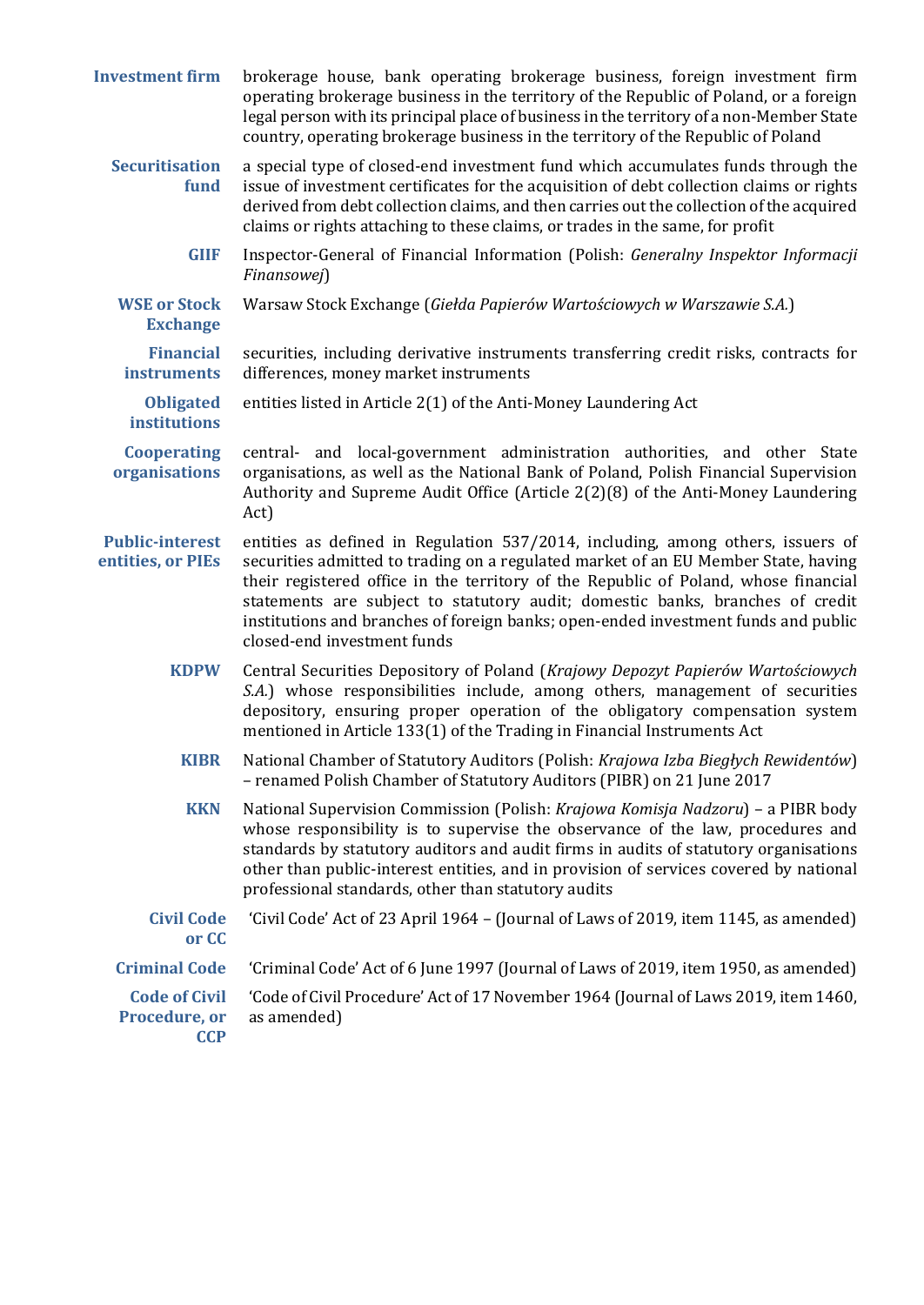| <b>Code of Criminal</b><br><b>Procedure</b>                  | 'Code of Criminal Procedure' Act of 6 June 1997 (Journal of Laws of 2018, item 1987,<br>as amended)                                                                                                                                                                                                                                                                                                                                                                                                                  |
|--------------------------------------------------------------|----------------------------------------------------------------------------------------------------------------------------------------------------------------------------------------------------------------------------------------------------------------------------------------------------------------------------------------------------------------------------------------------------------------------------------------------------------------------------------------------------------------------|
| <b>KNA</b>                                                   | Audit Supervision Commission (Polish: Komisja Nadzoru Audytowego)                                                                                                                                                                                                                                                                                                                                                                                                                                                    |
| <b>KNF</b>                                                   | Polish Financial Supervision Authority (Polish: Komisja Nadzoru Finansowego)                                                                                                                                                                                                                                                                                                                                                                                                                                         |
| <b>Consumer</b>                                              | natural person entering into a legal transaction with an economic operator,<br>unrelated directly to her business or professional activity (Article 22 CC)                                                                                                                                                                                                                                                                                                                                                           |
| <b>Customs and</b><br>fiscal inspection                      | an inspection targeted specifically against fiscal and customs offences, VAT fraud,<br>VAT criminal schemes, organised fiscal and customs crime. Customs and fiscal<br>inspections are conducted by regional Customs & Fiscal Authorities                                                                                                                                                                                                                                                                            |
| <b>List of the KNF's</b><br>public warnings                  | a website where the KNF publishes notices that information has been laid of<br>suspected offences mentioned in Article $6b(1)$ of the Financial Market Supervision<br>Act (Polish: ustawa o nadzorze nad rynkiem finansowym), including the offence<br>defined in Article 178 of the Trading in Financial Instruments Act                                                                                                                                                                                            |
| <b>Minister of</b><br><b>Finance</b>                         | the minister in charge of the national budget, public finance and financial<br>institutions, including, from 28 September 2016 to 9 January 2018, the Minister of<br>Development and Finance, and from 29 September to 8 November 2019, the Minister<br>of Finance, Development and Investment                                                                                                                                                                                                                       |
| <b>Misselling</b>                                            | proposing to consumers financial services which do not meet the needs of those<br>consumers, which needs are identifiable based on information available to the<br>economic operator in view of the features of those consumers, or proposing a<br>purchase of financial services in a way which is inadequate for the nature of those<br>services                                                                                                                                                                   |
| <b>NewConnect</b>                                            | organised stock market managed by GPW outside of the regulated market in the ATS<br>formula; it is characterised by more lenient requirements for the issuers as<br>compared to the GPW's primary market, is dedicated to new or young companies<br>with relatively low expected capitalisation, often in 'new technologies' sectors or<br>sectors based on non-tangible assets; due to the specific features of the market,<br>investing in the shares of the companies listed on that market involves higher risks |
| <b>Inadmissible</b><br>contractual term<br>or abusive clause | a provision of a contract between an economic operator and a consumer which is not<br>individually agreed, shaping the rights and obligations of the consumer contrary to<br>the accepted practice, and in gross violation of her interests (Article 3851 CC)                                                                                                                                                                                                                                                        |
| <b>NS FIZ</b>                                                | Non-Standardised Securitisation Closed-End Investment Fund                                                                                                                                                                                                                                                                                                                                                                                                                                                           |
| <b>Bond</b>                                                  | a security issued in a series, certifying that the issuer (eg, State Treasury,<br>municipality, joint-stock company) owes money to the bondholder and undertakes<br>to deliver a specific consideration (eg, pay interest and redeem the bonds)                                                                                                                                                                                                                                                                      |
| <b>Corporate</b><br><b>bonds</b>                             | bonds issued by economic operators (including joint-stock companies)                                                                                                                                                                                                                                                                                                                                                                                                                                                 |
| <b>Subordinated</b><br>bond                                  | a bond which provides for the deferment or even suspension of payment of interest<br>and of the redemption of bonds; in the event of liquidation or bankruptcy of the issuer<br>- bondholders' claims are satisfied last, following all other creditors of the issuer - if<br>any funds have been left                                                                                                                                                                                                               |
| <b>Bondholder</b>                                            | a creditor who may demand that a consideration promised under the terms of the<br>bonds held by her is delivered                                                                                                                                                                                                                                                                                                                                                                                                     |
| <b>Organised</b><br>trading                                  | trading in securities or other financial instruments in the territory of Poland on a<br>regulated market or on ASO                                                                                                                                                                                                                                                                                                                                                                                                   |
| <b>Private</b><br>placement                                  | making available to a maximum of 149 individuals information about securities and<br>terms of their acquisition, sufficient for decision-making on the acquisition of those<br>securities; it does not require that a complete, formalised information document is<br>compiled (prospectus or information memorandum)                                                                                                                                                                                                |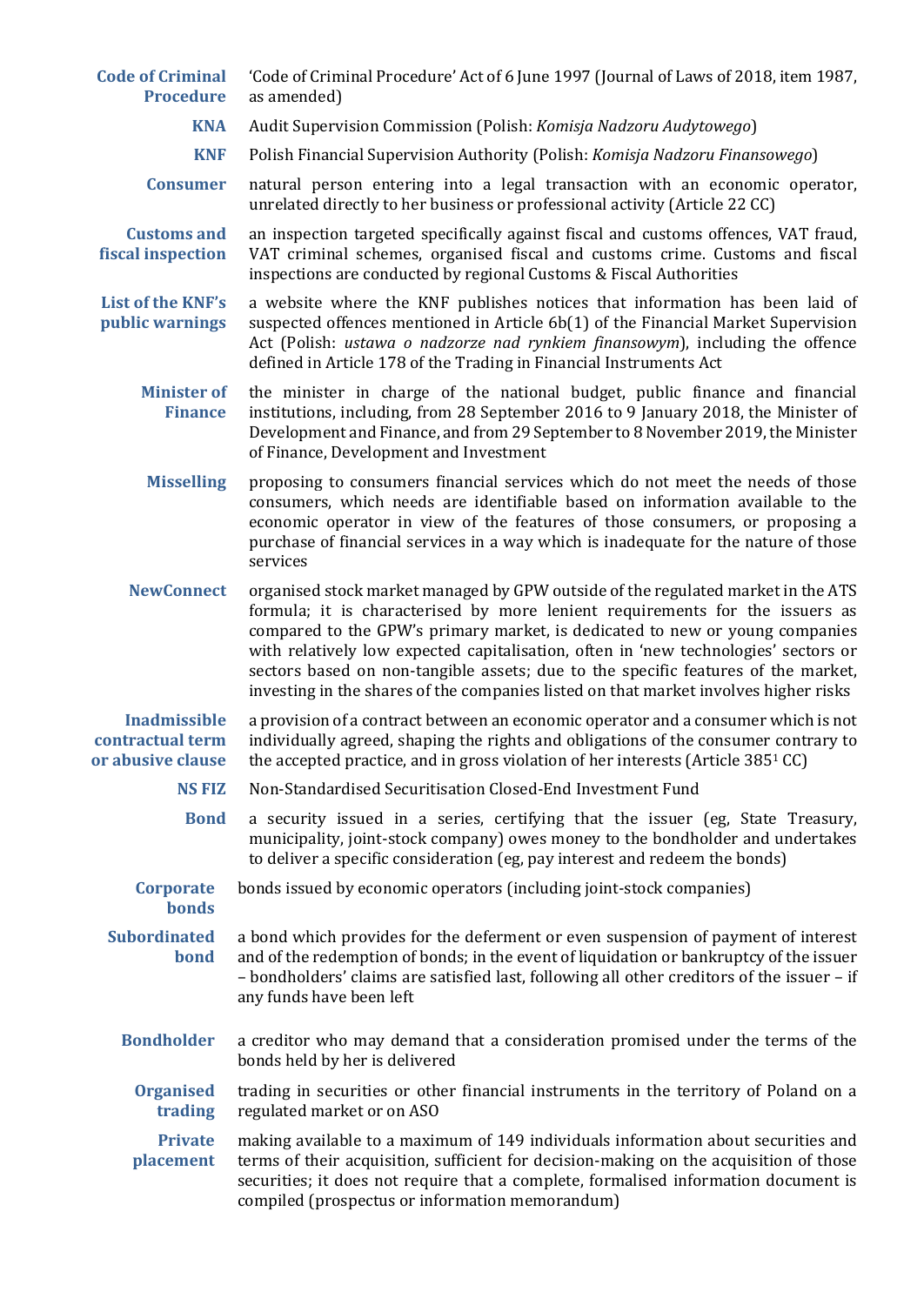- **Public offering** making available to 150 or more individuals, or to unspecified addressees, in any form and by any means, information about securities and terms of their acquisition, sufficient for decision-making on the acquisition of those securities; it requires, as a rule, a prospectus that is publicly available
	- **Securities** shares, bonds, subscription warrants, depositary receipts, mortgage bonds, investment certificates and other negotiable instruments
		- **PIBR** Polish Chamber of Statutory Auditors (Polish: *Polska Izba Biegłych Rewidentów*); a self-government of statutory auditors in Poland, having its own legal personality
- **Private equity** a type of equity investment being an external source of funding for companies not admitted to public trading; the investor, usually being a fund that manages third-party assets, is usually interested in long-term increase in company value to realise profit when the shares are sold in the future
	- **Prospectus** an informative document approved by the KNF, which should provide true, fair and complete information about the issuer and the securities to be offered in public offering or admitted to trading on a regulated market, important for the assessment of the business, finances and assets as well as development prospects of the issuer, and addressing the rights and obligations involved in those securities; the information provided in the prospectus should be presented in a language comprehensible for the investors and in such a way as to enable them to assess the situation of those entities
		- **RF or**  Financial Ombudsman (Polish: *Rzecznik Finansowy*)

#### **Ombudsman**

- **MAR** Regulation (EU) No 596/2014 of the European Parliament and of the Council of 16 April 2014 on market abuse (Market Abuse Regulation) and repealing Directive 2003/6/EC of the European Parliament and of the Council and Commission Directives 2003/124/EC, 2003/125/EC and 2004/72/EC (OJ L 173, 12.6.2014, p. 1, as amended)
- **MiFIR** Regulation (EU) No 600/2014 of the European Parliament and of the Council of 15 May 2014 on markets in financial instruments and amending Regulation (EU) No 648/2012 (OJ L 173, 12.6.2014, p. 84, as amended)
- **Regulation 537/2014** Regulation (EU) No 537/2014 of the European Parliament and of the Council of 16 April 2014 on specific requirements regarding statutory audit of public-interest entities and repealing Commission Decision 2005/909/EC (OJ L 158, 27.5.2014, p. 77, as amended)
- **Regulation 809/2004** Commission Regulation (EC) No 809/2004 of 29 April 2004 implementing Directive 2003/71/EC of the European Parliament and of the Council as regards information contained in prospectuses as well as the format, incorporation by reference and publication of such prospectuses and dissemination of advertisements (OJ L 149, 30.4.2004, p. 1, as amended) – regulation repealed as of 21 July 2019;
- **Capital market** market for securities and other financial instruments, market for services provided by investment funds and other mutual investment vehicles, a commodity market, and spot market for two-day contracts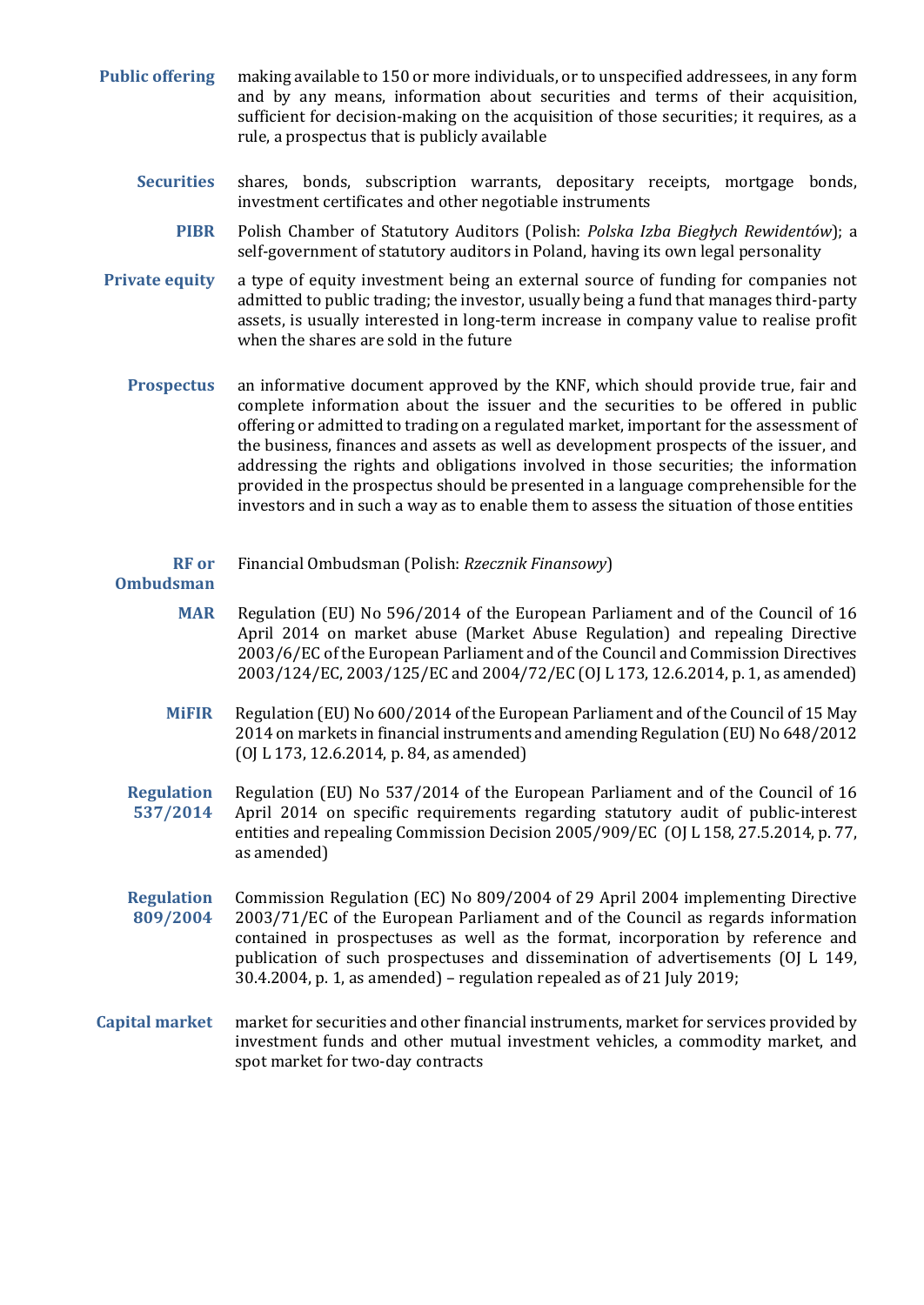| <b>Regulated</b><br>market                                                              | continuous transactional system for financial instruments admitted to trading,<br>providing investors simultaneously with common and equal access to market<br>information when matching buy and sell offers for financial instruments, and the same<br>terms for buying and selling these instruments, organised and subject to oversight of<br>the competent authority, and notified to the European Commission as a regulated<br>market. GPW and BondSpot S.A. are authorised to operate regulated markets in Poland |
|-----------------------------------------------------------------------------------------|-------------------------------------------------------------------------------------------------------------------------------------------------------------------------------------------------------------------------------------------------------------------------------------------------------------------------------------------------------------------------------------------------------------------------------------------------------------------------------------------------------------------------|
| <b>Court of</b><br><b>Competition</b><br>and Consumer<br>Protection, or<br><b>SOKiK</b> | XVII Division of the Regional Court in Warsaw, competent for examining by judicial<br>procedure, among others, appeals and complaints against decisions and orders of the<br>President of the Office of Competition and Consumer Protection, as well as claims<br>against inadmissible clauses of template contracts, brought before the SOKiK until 16<br>April 2016                                                                                                                                                   |
| <b>Securitisation</b>                                                                   | off-balance-sheet method for the acquisition of equity by securities issue (eg, bonds,<br>investment certificates) secured by selected assets, in particular by packages of debt<br>collection claims                                                                                                                                                                                                                                                                                                                   |
| <b>Company</b>                                                                          | GetBack S.A., since 9 May 2018 'GetBack S.A. in restructuring'                                                                                                                                                                                                                                                                                                                                                                                                                                                          |
| <b>Public</b><br>company                                                                | a company with at least one share dematerialised                                                                                                                                                                                                                                                                                                                                                                                                                                                                        |
| <b>TFI</b>                                                                              | fund management company (Polish: towarzystwo funduszy inwestycyjnych)                                                                                                                                                                                                                                                                                                                                                                                                                                                   |
| <b>UOKiK</b>                                                                            | Office of Competition and Consumer Protection (Polish: Urząd Ochrony Konkurencji i<br>Konsumentów)                                                                                                                                                                                                                                                                                                                                                                                                                      |
| <b>UKNF</b>                                                                             | Office of the Polish Financial Supervision Authority (Polish: Urząd Komisji Nadzoru<br>Finansowego)                                                                                                                                                                                                                                                                                                                                                                                                                     |
| <b>Statutory</b><br><b>Auditors Act</b>                                                 | Act of 11 May 2017 on statutory auditors, audit firms and public oversight (Journal of<br>Laws of 2019, item 1421, as amended)                                                                                                                                                                                                                                                                                                                                                                                          |
| <b>Investment</b><br><b>Fund Act</b>                                                    | Act of 27 May 2004 on investment funds and management of alternative investment<br>funds (Journal of Laws of 2018, item 1355, as amended)                                                                                                                                                                                                                                                                                                                                                                               |
| <b>Capital Market</b><br><b>Supervision</b><br><b>Act</b>                               | Act of 29 July 2005 on the supervision of the capital market (Journal of Laws of 2019,<br>item 1871, as amended)                                                                                                                                                                                                                                                                                                                                                                                                        |
| <b>Financial</b><br><b>Market</b><br><b>Supervision</b><br>Act                          | Act of 21 July 2006 on the supervision of the financial market (Journal of Laws of 2019,<br>item 298, as amended)                                                                                                                                                                                                                                                                                                                                                                                                       |
| <b>NIK Act</b>                                                                          | Act of 23 December 1994 on the Supreme Audit Office (Journal of Laws of 2019, item<br>489, as amended)                                                                                                                                                                                                                                                                                                                                                                                                                  |
| <b>Bonds Act</b>                                                                        | Act of 15 January 2015 on bonds (Journal of Laws 2018, item 483, as amended)                                                                                                                                                                                                                                                                                                                                                                                                                                            |
| <b>Trading in</b><br><b>Financial</b><br><b>Instruments</b><br>Act                      | Act of 29 July 2005 on trading in financial instruments (Journal of Laws 2018, item 2286,<br>as amended)                                                                                                                                                                                                                                                                                                                                                                                                                |
| <b>Competition</b><br>and Consumer<br><b>Protection Act,</b><br>or CCPA                 | Act of 16 February 2007 on the protection of competition and consumers (Journal of<br>Laws of 2019, item 369, as amended)                                                                                                                                                                                                                                                                                                                                                                                               |
| <b>Public Offering</b><br>Act                                                           | Act of 29 July 2005 on public offering, requirements for the introduction of financial<br>instruments to organised trading, and public companies (Journal of Laws of 2019, item<br>623, as amended)                                                                                                                                                                                                                                                                                                                     |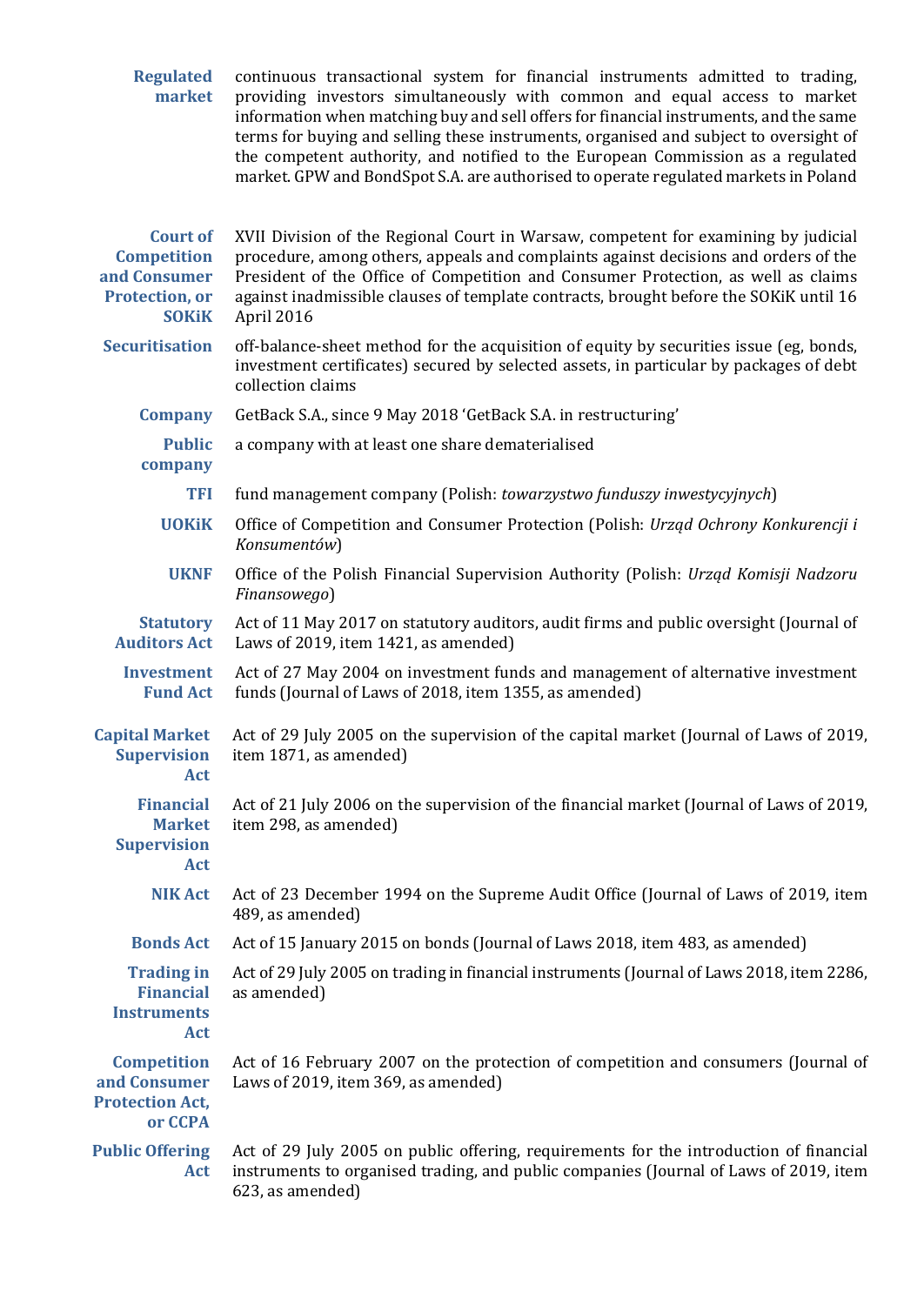| <b>Combating</b><br><b>Unfair Trading</b><br><b>Practices Act,</b><br>or CUTPA | Act of 23 August 2007 on combating unfair trading practices (Journal of Laws of 2017,<br>item 2070)                                                             |
|--------------------------------------------------------------------------------|-----------------------------------------------------------------------------------------------------------------------------------------------------------------|
| <b>Anti-Money</b><br><b>Laundering Act</b>                                     | Act of 1 March 2018 counteracting money laundering and terrorism financing (Journal<br>of Laws of 2019, item 1115, as amended)                                  |
| <b>Accounting Act</b>                                                          | Act of 29 September 1994 on accounting (Journal of Laws of 2019, item 351, as<br>amended)                                                                       |
| <b>Financial</b><br><b>Ombudsman</b><br><b>Act, or FOA</b>                     | Act of 5 August 2015 on the examination of complaints by entities of the financial market<br>and on the Financial Ombudsman (Journal of Laws of 2019 item 2279) |
| 'Banking Law'<br><b>Act</b>                                                    | 'Banking Law' Act of 29 August 1997 (Journal of Laws of 2019, item 2357)                                                                                        |
|                                                                                | Dematerialised securities without tangible form (such as on paper), existing as electronic records in<br>securities appropriate registers                       |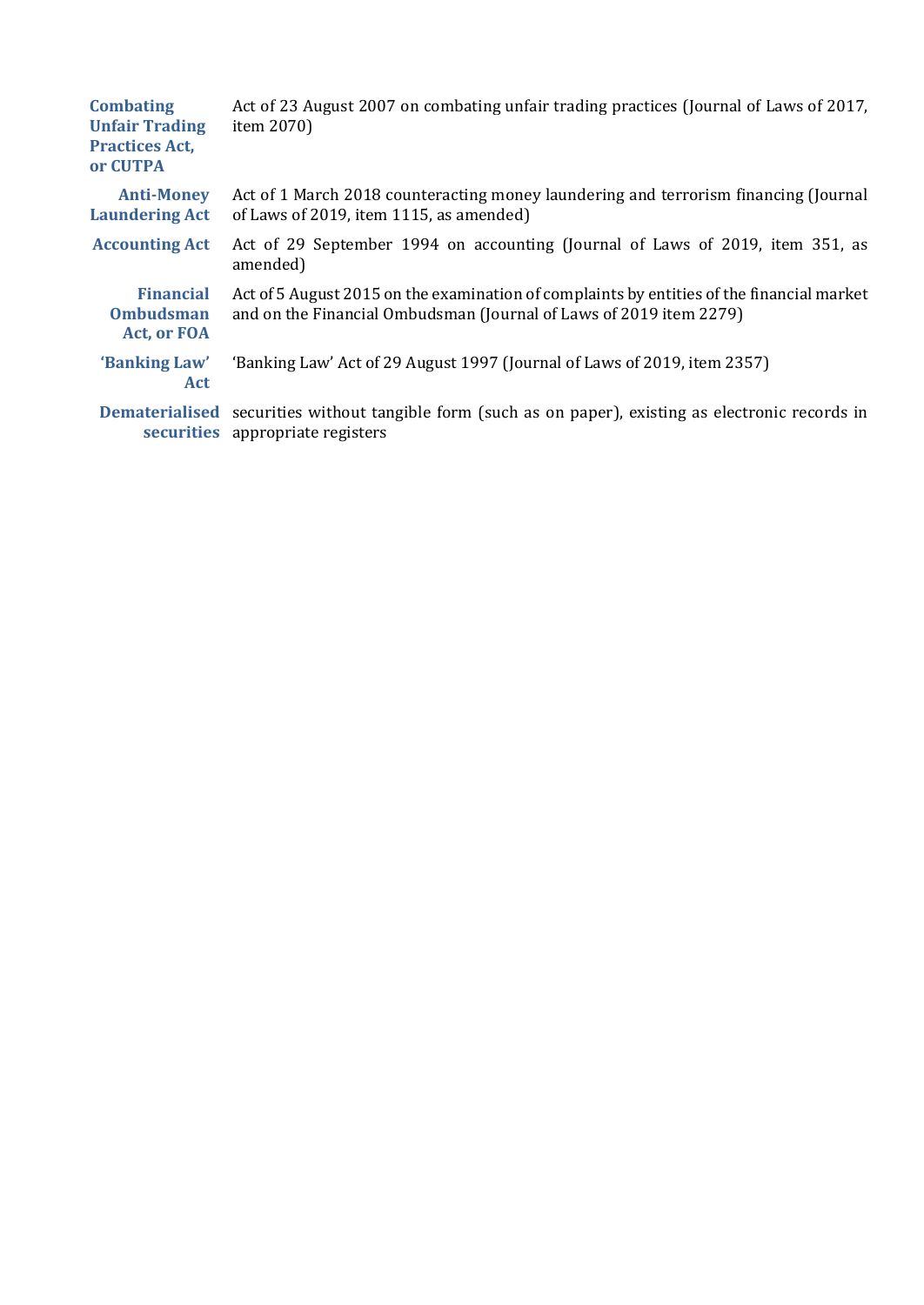## **1. INTRODUCTION**

#### <span id="page-9-0"></span>**Question defining the main purpose of the audit**

Were the activities of the national bodies, institutions and entities that organise the financial market towards GetBack SA, the entities offering its securities, and auditing it legal, diligent, effective and adequate for ensuring the protection of nonprofessional market participants?

#### **Questions defining detailed purposes of the audit**

1. Were the activities of the auditees towards GetBack SA legal and diligent and did they effectively ensure the protection of investors acquiring securities of GetBack SA?

Were the activities of the auditees towards the entities which offered and distributed securities of GetBack SA legal and diligent, and did they effectively protect investors against abuse? 3. Did the institutions supervising the entities which audited GetBack SA perform their responsibilities adequately to their mandate, diligently and effectively?

#### **Auditees**

- −Office of the Polish Financial Supervision Authority
- − Warsaw Stock Exchange
- −Office of Competition and Consumer Protection
- − Financial Ombudsman
- − Ministry of Finance
- − Audit Supervision Commission

On 17 July 2018, the President of the Council of Ministers, pursuant to Article 6 of the NIK Act, requested the President of the Supreme Audit Office to conduct an adequacy audit of the measures taken by the Polish Financial Supervision Authority towards GetBack SA and the entities which offered its bonds in terms of ensuring correct operation of the financial market and protection of legitimate interest of its non-professional participants.

The analysis of press releases as well as complaints and signals from nonprofessional participants of the financial market received by the NIK have shown that some buyers of GetBack SA bonds were unaware that they have taken significant risks involved in those instruments, resulting from the Company's aggressive business model. Cases have been described of bond buyers being misled in offering those securities. GetBack SA's bonds, being corporate debt instruments, were depicted as a product that is safer than bank deposits guaranteed by the Bank Guarantee Fund. They were claimed to ensure high interest return and protection of the principal amount at the same time. Those offering bonds put pressure on potential buyers, emphasising the unique nature of the product and suggesting the need to decide quickly. They transferred personal details of their customers, protected by brokerage confidentiality rules, without consent. Also, cases were documented of bank employees signing bond acquisition contracts for their customers without their consent or authorisation.

According to the NIK, in such circumstances it has been reasonable to comprehensively audit the effectiveness of not only the Polish Financial Supervision Authority, but also of a number of institutions required to ensure correct operation of the financial market and protect the rights of its participants.

The audit ref. P/18/112 titled, *Activity of state authorities and institutions, and entities organising the financial market in relation to Getback SA company, the entities offering its securities, and its auditors* was included in the Supreme Audit Office's work schedule for 2018 by resolution of the NIK College of 25 July 2018 amending the Work Schedule of the Supreme Audit Office for 2018. In addition to the Office of the Polish Financial Supervision Authority, the audit covered Warsaw Stock Exchange (Giełda Papierów Wartościowych w Warszawie S.A.), Office of Competition and Consumer Protection, Office of the Financial Ombudsman, Ministry of Finance, and the Audit Supervision Commission.

Until March 2018, GetBack SA was one of the fastest growing companies in the financial sector and a major actor on the debt collection market. In July 2017, the shares of the Company were publicly listed on Warsaw Stock Exchange. On 16 April 2018, the trading in GetBack SA's shares and bonds was suspended, and investors were unable to recover their funds. On 2 May 2018, GetBack SA applied to the District Court in Wrocław-Fabryczna for opening a restructuring procedure in the form of speeded-up composition procedure. On 22 January 2019, the Company Creditors' Committee voted for a composition agreement under which unsecured claims were to be repaid only in part, at one-fourth of their nominal value, in 16 instalments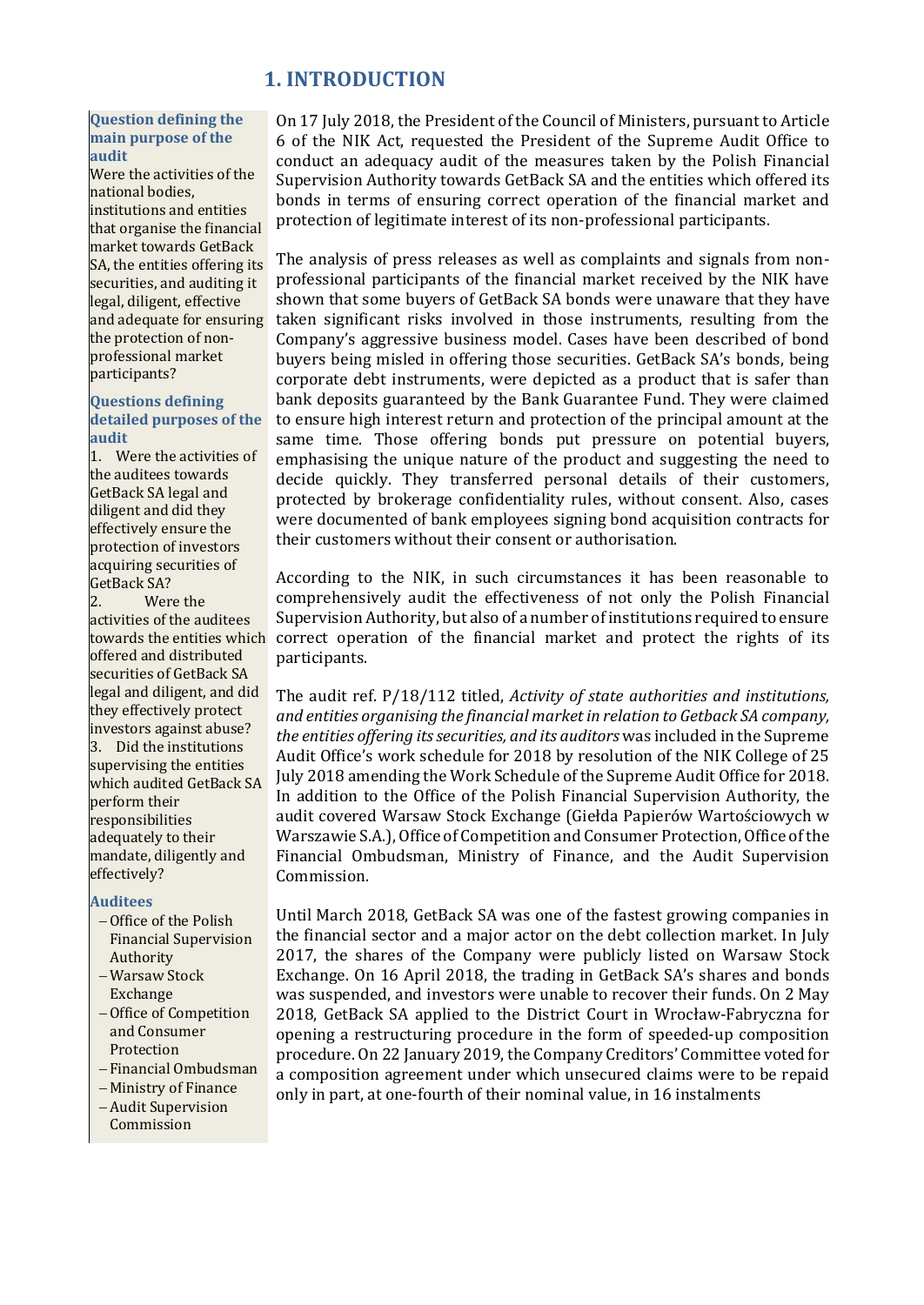**Period audited:**

Office of the Polish Financial Supervision Authority, Warsaw Stock Exchange, Office of Competition and Consumer Protection – 2012-2018,

Ministry of Finance – 2015-2018,

Office of the Financial Ombudsman – 11 October 2015-2018,

Audit Supervision Commission – 2017-2018 spread over eight years. On 6 June 2019, the Court approved that composition proposal. The number of bondholders who will not recover their funds is estimated at more than 9000 individuals. Also the buyers of other financial instruments based on GetBack SA's shares or bonds, including investment fund certificates, were harmed.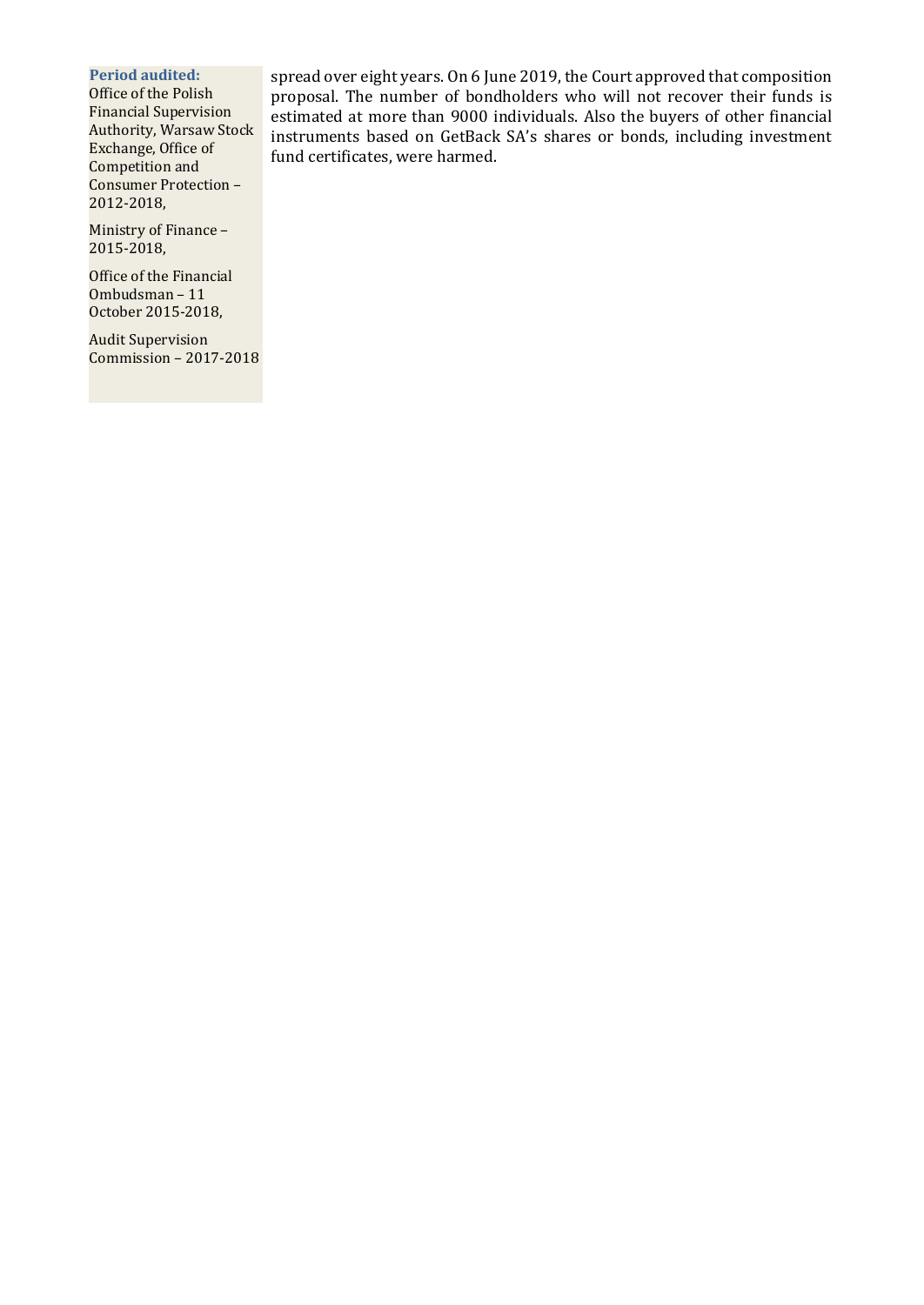## <span id="page-11-0"></span>**2. GENERAL ASSESSMENT**

**Since GetBack SA's liquidity problems were brought to light in April 2018, governmental institutions** failed to ensure effective protection to nonprofessional participants of the financial market against the risks arising out of unlawful activities of GetBack SA and the entities offering and distributing its securities. At the time, their activities were inadequate to the nature and scale of actual risks, and not fully diligent. **Only after the Company had ceased to pay its liabilities,** the auditees took intensive and effective measures aimed at identification of the types and scale of breach by the above-mentioned financial market entities and auditors of the Company's financial statements. The outcome should be helpful in the recovery of claims by those harmed, unless prevented by strict regulations on legally protected secrets.

In particular, the Supreme Audit Office has assessed in negative terms the effectiveness of the **Polish Financial Supervision Authority** in meeting the purpose of its supervision, defined in Article 2 of the Financial Market Supervision Act, being to ensure proper operation of the financial market, its stability, safety, transparency and trust placed in it, and the protection of the participants of that market. This is based on the fact that the Polish Financial Supervision Authority and its Office failed to detect in proper advance irregularities in the supervised business of GetBack SA,[1](#page-11-1) and in the process of the offering and sale of the Company's securities, $2$  despite that they had supervisory authority both towards GetBack SA and securitisation funds whose claims were managed by the Company, fund management companies representing these funds, as well as other entities offering and selling the Company's securities. The NIK is of opinion that ineffectiveness of the supervisory body was caused by a limited scale of supervisory activities taken within the mandate available to it.<sup>[3](#page-11-3)</sup> However, detection of risks for the safety of trading in the Company's securities was made more difficult by the fact that the supervisory authority did not have legal basis for auditing the Company's activities in full scope.[4](#page-11-4)

The Supreme Audit Office considers that the measures taken by the supervisory authority after GetBack SA's liquidity problems were brought to light in April 2018 were reasonable, adequate to a large extent, and served the delivery of the statutory purpose of supervision. High commitment of the UKNF to supervisory activities allowed it to identify violations of the law by GetBack SA, entities of the financial market required to supervise the Company, and offering and selling its securities. Nevertheless, the NIK has concluded that some measures were not

<span id="page-11-1"></span><sup>&</sup>lt;sup>1</sup> The irregularities consisted, in particular, in valuation of the funds managed by GetBack SA for the purpose of consolidated statements of GetBack SA Group in breach of regulations, conducting transactions with packages of debt collection claims that artificially inflated the Company's value, incorrect recognition in the Company's balance sheet of the value of a debt collection company acquired by the Company, breach of information requirements for a public company.

<span id="page-11-2"></span><sup>&</sup>lt;sup>2</sup> The irregularities consisted, in particular, in unlawful offering of bonds by Idea Bank S.A. and cooperation of Polski Dom Maklerski S.A. with that entity, brokerage business conducted by other intermediaries offering GetBack SA's bonds without licence.

<span id="page-11-3"></span><sup>&</sup>lt;sup>3</sup> In particular, until 2018, the UKNF failed to audit GetBack SA, did not effectively supervise the fund management companies which entrusted GetBack SA with the management of the debt collection claims of securitisation funds or depositary banks responsible for controlling the correctness of cash flows in the funds.

<span id="page-11-4"></span><sup>&</sup>lt;sup>4</sup> The inspection was limited to the compliance of the management of debt collection claims of securitisation funds with the law and internal regulations of the Company. The KNF was not authorised to review the business model of the Company or its business on its own account outside of the investment-fund formula.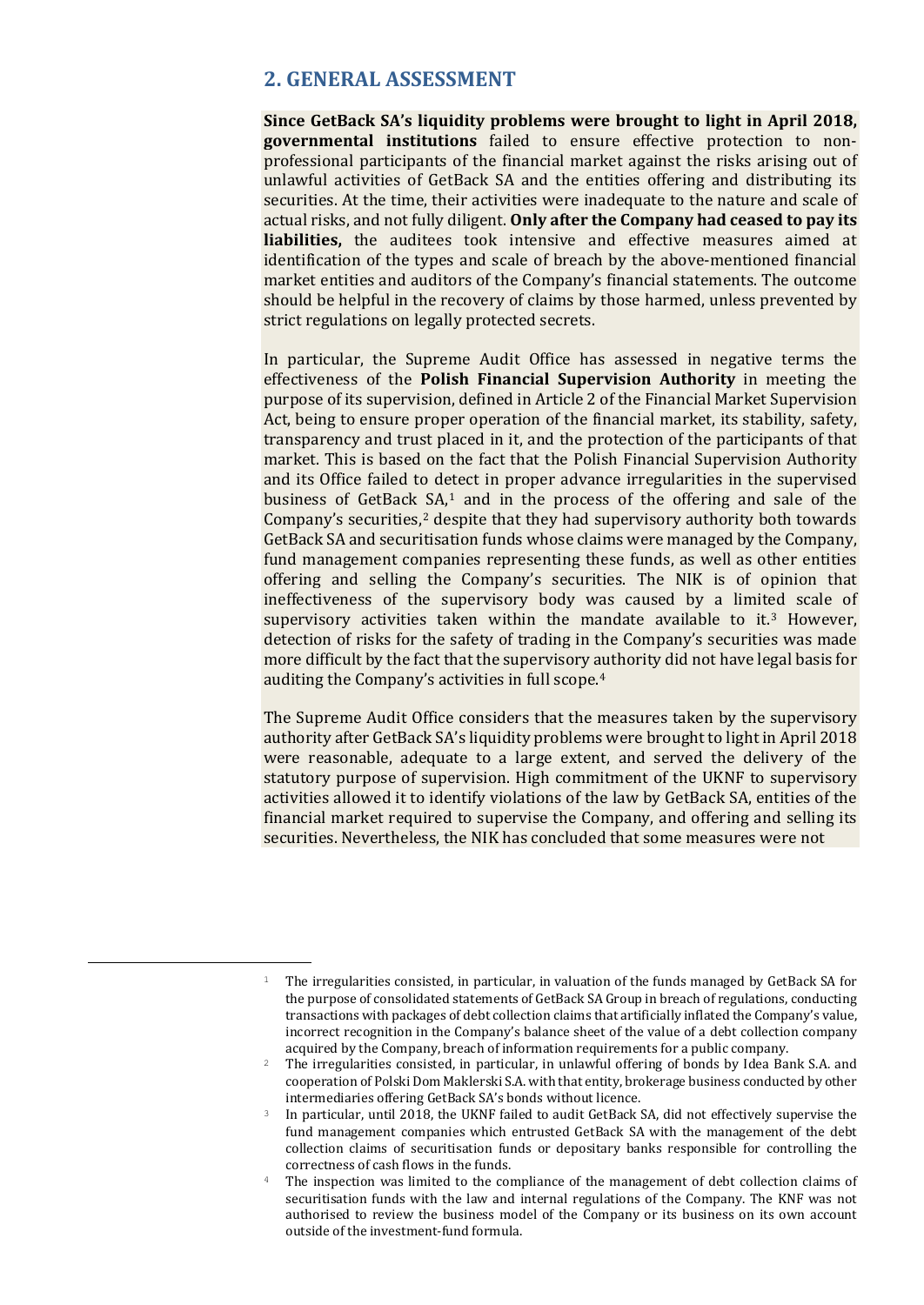carried out fully diligently.[5](#page-12-0) The supervisory mandate of the KNF and **Warsaw Stock Exchange** over the admission of GetBack SA's securities to trading on a regulated market was legally limited to formal legal verification of the documents submitted by the issuer and did not include the assessment of the risk involved in the adopted business model, which – in the case of GetBack SA – was aggressive. In approving the prospectus, the KNF did not inform about the above-mentioned limitation of its supervision mandate. Such information was, however, provided by the WSE. The Management Board of Warsaw Stock Exchange admitted GetBack SA to trading on the stock market in accordance with the applicable regulations. Nevertheless, the NIK found that there was no actual oversight of how the opinion on the admission of GetBack SA's bonds and shares to trading on the primary stock market was prepared for the Stock Exchange's Management Board. That opinion has significantly understated the debt of GetBack SA Group. However, the Management Board of the Stock Exchange considered that it had no impact on the assessment of credibility of the Company. The Stock Exchange strengthened this credibility by awarding the Company for its optimal use of WSE markets despite that it has received whistle-blower information about irregularities in the Company's business that put into question the correctness of its valuation.

Consumer protection activities of the **Office of Competition and Consumer Protection** against inadequate practices of GetBack SA in collection business<sup>[6](#page-12-1)</sup> and the effects of inadequate practices of entities offering and distributing the Company's securities, in particular after its liquidity problems were brought to light, were reasonable and have had major effect on the elimination of those practices and providing support to the individuals harmed in pursuing their claims. However, some of these activities were protracted and incomplete, which limited their effectiveness. In particular, the UOKiK President unreasonably refrained from issuing an interim decision ordering GetBack SA to cease debt collection practices that compromised collective interests of consumers. He also failed to see such risks for consumers in whistle-blower's information received in December 2017 suggesting a pyramid scheme in the Company's business.

The **Financial Ombudsman** was taking, without undue delay, measures in response to support requests submitted by holders of GetBack SA's securities distributed through financial-market entities. However, the interventions of the Ombudsman in the audited period were protracted in most cases due to his limited mandate defined in the FOA, incomplete exercise of the powers he held,<sup>[7](#page-12-2)</sup> and lack of cooperation from entities of the financial market (due to which the Ombudsman had to send multiple ineffective requests for explanations or materials). Except in one case, the Ombudsman was also ineffective in the accomplishment of the legal purpose of the Ombudsman, ie, determination of whether or not customer's rights and interest have been compromised due to action or inaction of a financialmarket entity

<span id="page-12-0"></span> <sup>5</sup> The NIK considered it inadequate, in particular, that no administrative proceeding was initiated against one of the TFIs, failure to inform the Public Prosecution Office of suspected offence by another TFI, failure to inform the KNA and PIBR about irregularities in the activity of statutory

<span id="page-12-1"></span> $6$  These practices included, in particular, collection by the Company of non-existent debt, harassing the consumers, difficult contact of debtors with the collection agent.

<span id="page-12-2"></span> $\frac{1}{\sqrt{2}}$  In particular, the Financial Ombudsman was slow in obtaining inspection materials from the Office of the Polish Financial Supervision Authority presenting the mechanism of irregularities in selling GetBack SA's bonds.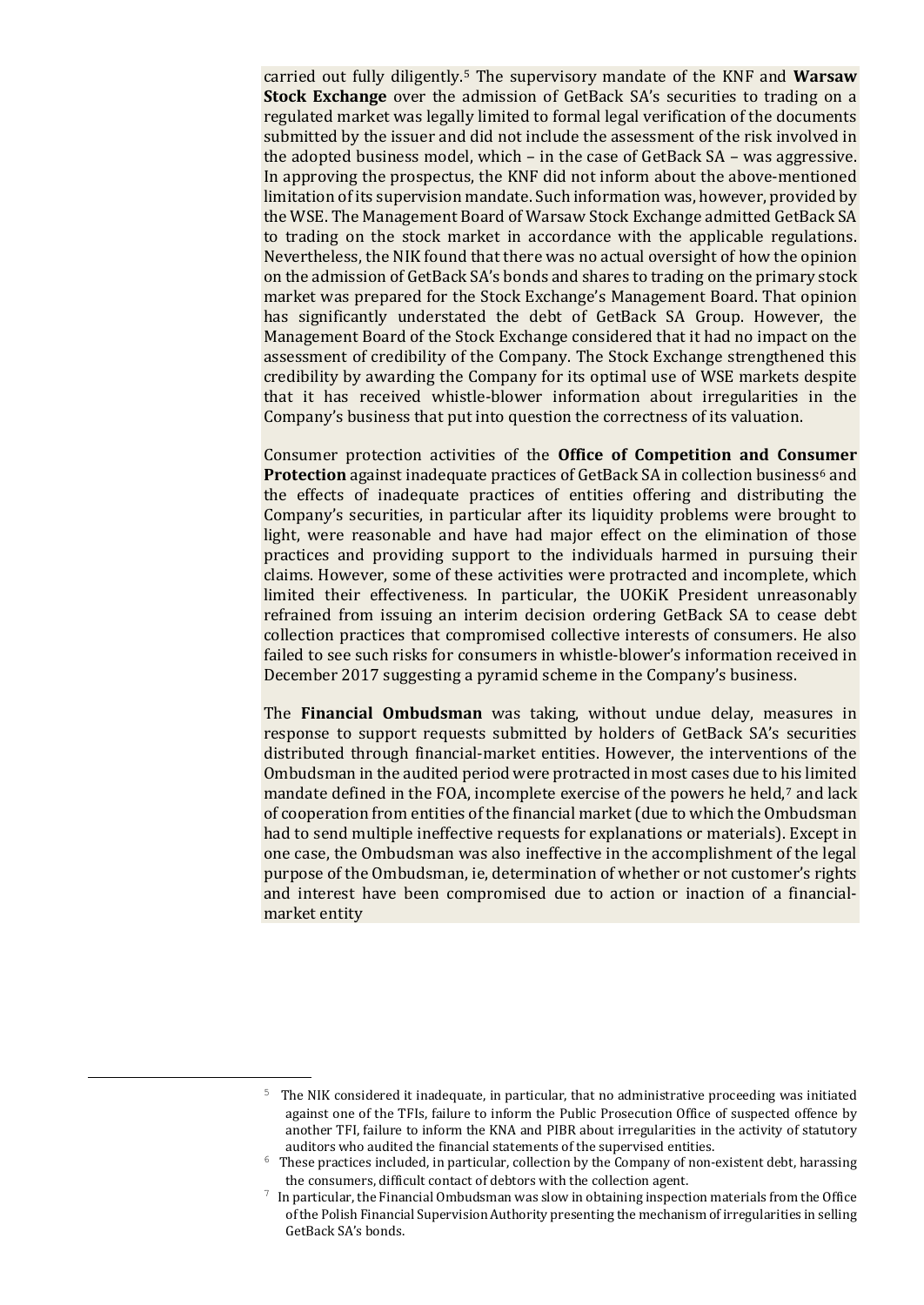or achieving the recovery of the funds invested in bonds, which was expected by the bondholders.[8](#page-13-0)

The activities of the **Minister of Finance** consisted, in particular, in submitting to sessions of the Council of Ministers draft pieces of legislation governing the operation of the financial market and auditing. The NIK considers that one aspect which reduced the Minister's effectiveness were delays in the implementation of two EU Directives in these areas. In particular, the implementation of MiFID II 108 days past due time delayed the entry into force of additional regulations which would enhance the protection of market participants acquiring GetBack SA's bonds.

After the Polish Financial Supervision Authority published a notice of suspension of trading in all financial instruments issued by GetBack SA, the Ministry of Finance started working on legislative amendments to systemically strengthen the supervision of the financial market and consumer protection. The adopted regulations contributed, in particular, to more efficient cooperation between particular institutions.

Having learned about potential irregularities in GetBack SA's and GetBack SA Group's financial statements for 2017, the **Audit Supervision Commission** took, without undue delay, inspection activities towards the auditor of those statements. However, the Supreme Audit Office has refrained from assessing the effectiveness of those measures, since, by the date of completion of our audit, the KNA has not ratified the inspection report containing main findings and conclusions or information on the measures contemplated by the KNA. However, the said body had no inspection mandate towards auditors of prior statements. What it did, it requested the National Supervision Commission to review auditors' performance, but the Commission is not subject to NIK's audits.

<span id="page-13-0"></span><sup>&</sup>lt;sup>8</sup> In only one out of 333 interventions undertaken by the Financial Ombudsman, the customer has settled with the bank, as a result of which the bank returned 300,000 zloty to them.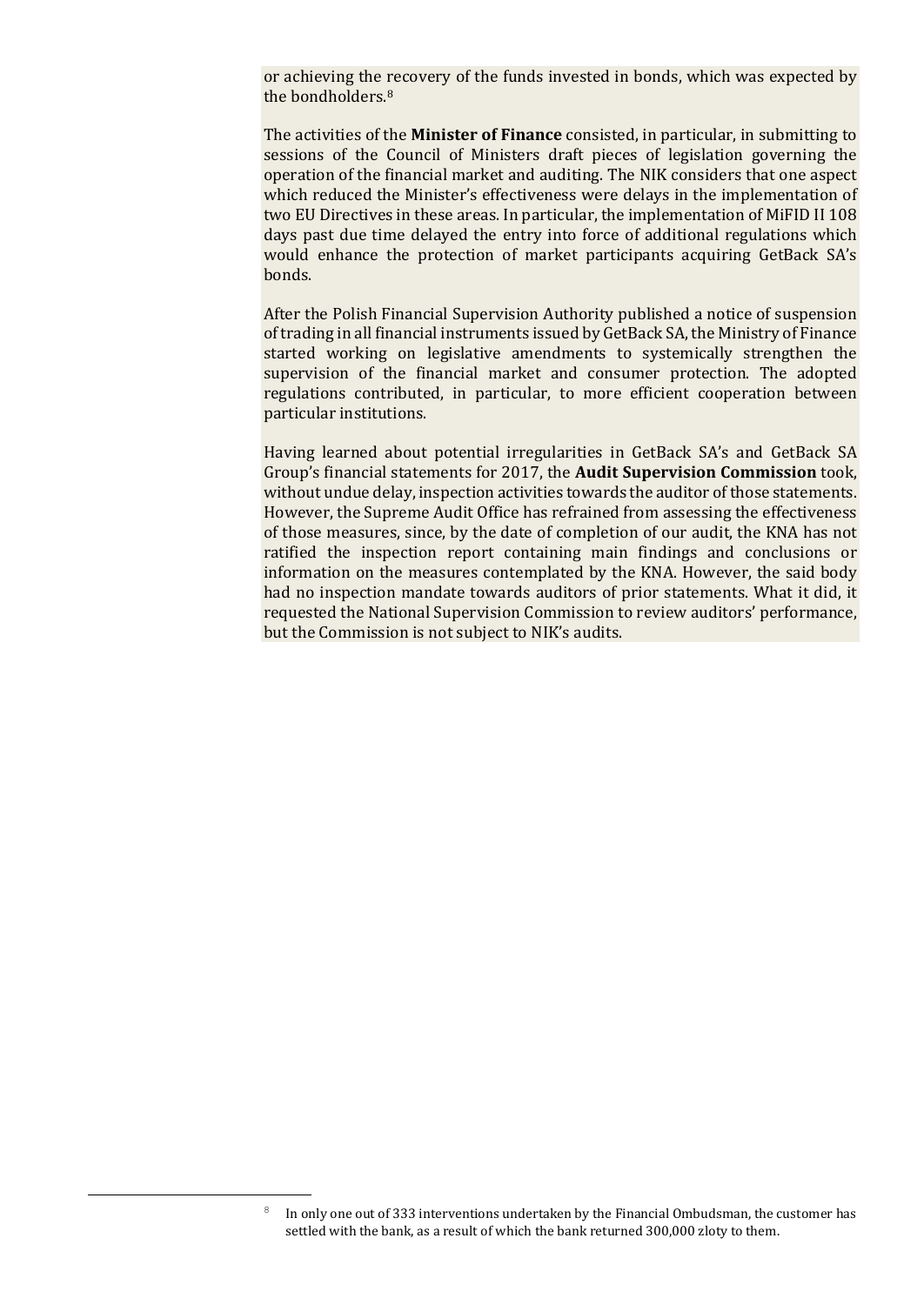## <span id="page-14-0"></span>**3. SUMMARY OF AUDIT RESULTS**

Particular state authorities and institutions held varied competencies and Key competencies of tools to identify and act against violations of law and the effects of violations of law by GetBack SA and the entities offering and distributing securities of **and institutions**that company.

**national authorities** 

The **Polish Financial Supervision Authority** was, in particular, responsible for the supervision of the management by GetBack SA of securitised debt collection claims held by securitisation funds and fulfilment of the obligations of issuers of securities admitted to public trading. The KNF was required to supervise investment funds managed by GetBack SA, fund management companies representing these funds, and depositary banks for these funds. Subject to the supervision were entities offering and selling GetBack SA's securities, both in public and private offering, such as banks and brokerage houses. The KNF's responsibilities also included supervision of banks. Banks were the main group of entities which sold portfolios of overdue accounts receivable for GetBack SA and the funds managed by it. The KNF's responsibility was to, among other things, ensure the protection of financial market participants.

**Warsaw Stock Exchange** (Giełda Papierów Wartościowych S.A. w Warszawie) was due to verify whether GetBack SA met the requirements for admission (introduction) to trading on the stock exchange of its securities, and if the Company duly complied with the information requirements after its bonds have been admitted to the Alternative Trading System but before the initial public offering.

**President of the Office of Competition and Consumer Protection** was the authority responsible for the protection of consumers, including GetBack SA's bondholders, against practices that compromised their collective interests.

GetBack SA interfaced with consumers both as part of its primary business, being debt collection from private individuals, and issuing its securities intended for purchase by non-professional market participants. Consumers were also the more vulnerable parties in relationships with intermediaries offering and distributing GetBack SA's securities.

The NIK is of opinion that the KNF and UOKiK President should, on their own, monitor the market for potential legal violations, and immediately respond to signals received by the UKNF and UOKiK, and information available to the public. It is evident both from the purpose of those authorities and public needs. Prompt response of these authorities to irregularities determines the number of people adversely affected by violations of law. These authorities and their supporting offices play a very important role in establishing the mechanisms and scale of violation of law and proper documenting of the same. The findings made by these authorities can play a key role in the repair of damage sustained by consumers as a result of unlawful activities of financial-market entities.

The **Financial Ombudsman** is the authority which should provide ex post help to consumers in individual cases. The scope of this help was limited to the individuals being customers of the financial-market entities mentioned in the FOA. Help could be, therefore, provided to individuals who acquired GetBack SA's bonds through the agency of banks and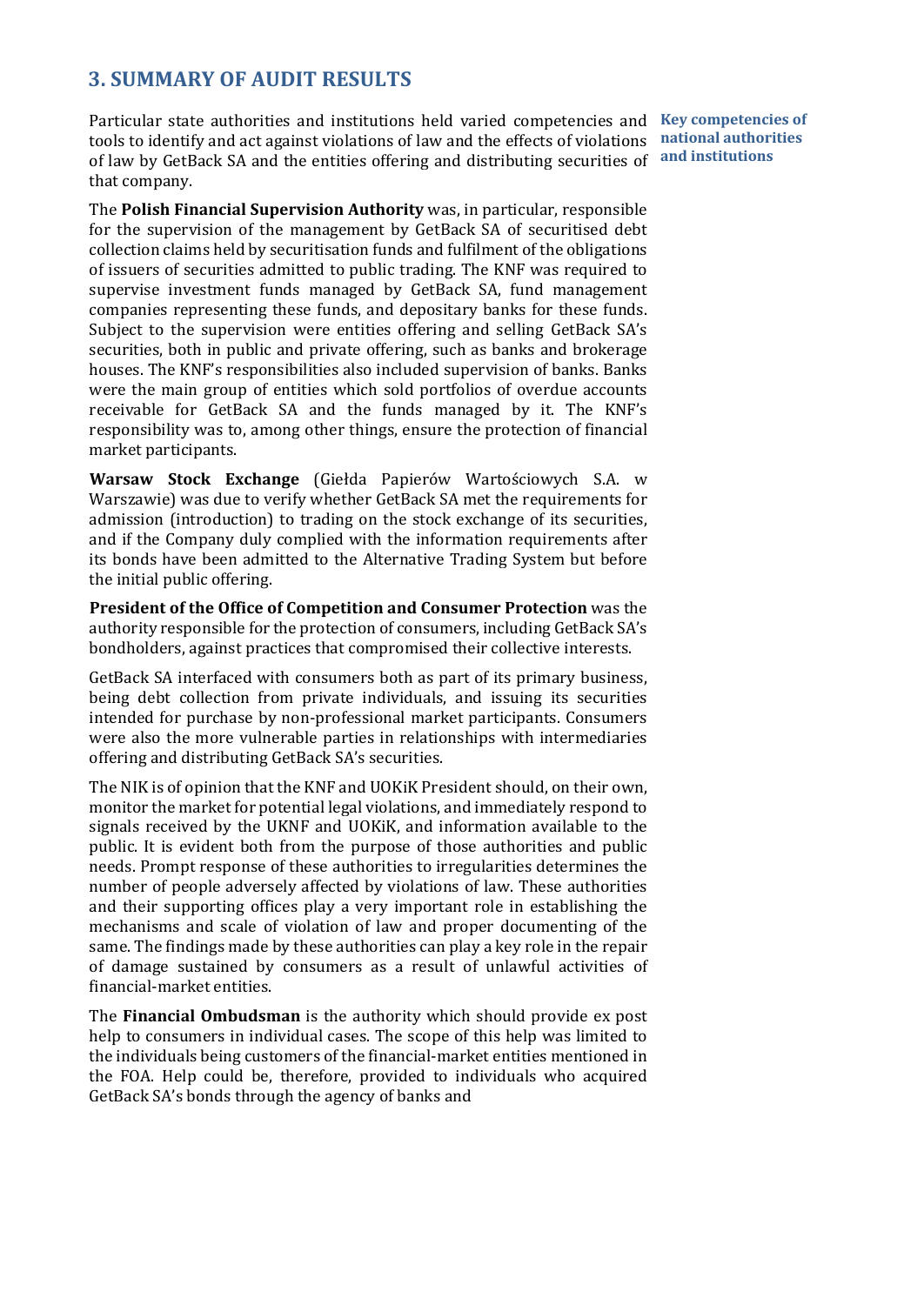brokerage houses. But such help was not available to consumers who received the bonds directly from the Company. This is because issuers of securities are not listed in the FOA as financial-market entities. The NIK is of opinion that this legislative gap limits the protection of non-professional participants of the financial market.

In the audited period, the **Minister of Finance's** responsibilities included preparing draft legislation governing the operation of the financial market. The Minister of Finance also supervised the fiscal administration, including with regard to the investigation, detection and counteracting tax offences, prosecution of the offenders, and identifying and recovering the assets at risk of loss in connection with such offences. The Minister of Finance and the Inspector-General of Financial Information were the authorities competent for the prevention of introduction into financial circulation of proceeds from illegal or undisclosed sources and prevention of terrorism financing. In particular, the GIIF's responsibility was to review information concerning anything of value suspected to have connection with money laundering or terrorist financing, carry out the procedure of transaction suspension or account block, request the provision of information on transactions and make the same available, and provide the competent authorities with information and documents supporting a suspicion of offence. The offence of money laundering is always connected with the occurrence of what is called the underlying offence. Taking up this thread by the NIK has been reasonable given that the prosecution office has been informed multiple times of substantiated suspicion of offence in the case of GetBack SA.

Based on the Statutory Auditors Act, the **Audit Supervision Commission** was required to supervise how audit firms auditing the financial statements of GetBack SA and its Group of companies complied with their duties. This requirement has arisen when GetBack SA gained the status of public-interest entity, which happened on the first day of GetBack SA's bonds being admitted to trading on the regulated market, ie, on 12 May 2017. Responsible for oversight of the auditors who audited the statements prior to that date was the National Supervision Commission, a body of the statutory auditors' self-government. That body is not subject to NIK's audit.

The topics investigated in the audit of *Activity of state authorities and institutions, and entities organising the financial market in relation to Getback SA company, the entities offering its securities, and its auditors* are presented in Infographic 1.

Identification of violations of law in GetBack SA's activities triggered action of prosecution authorities and administration of justice. However, the effectiveness of those authorities has not been subject to NIK's audit and assessment. In particular, the NIK holds no legal mandate to audit judicial activities of courts.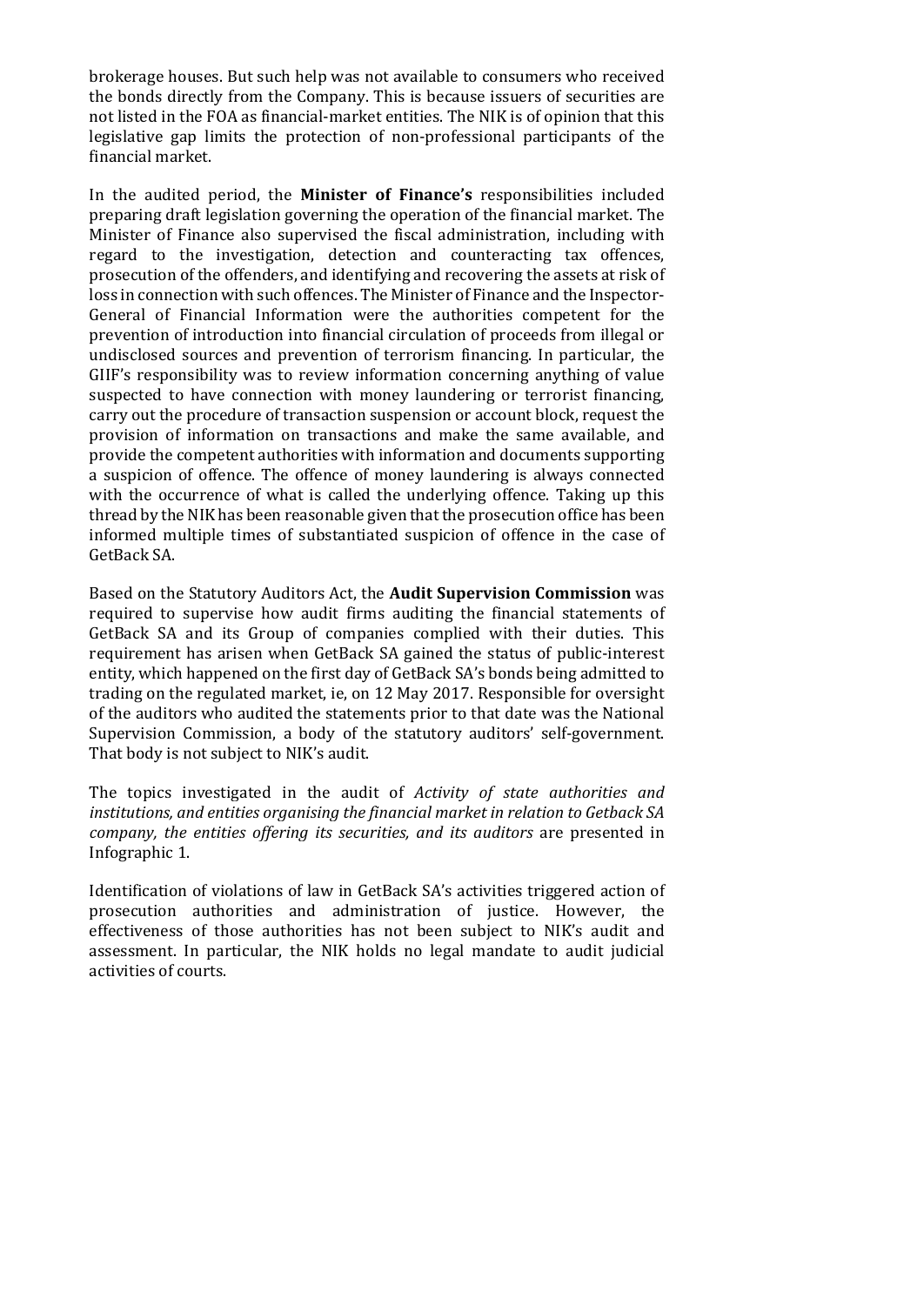### Infographic 1

Institutions regulating and supervising the financial market and audit firms, and institutions supporting non-professional participants of that market – in connection with the GetBack SA case



*Source: Developed by the NIK*

The Supreme Audit Office assessed it in negative terms that the **Polish Ineffective Financial Supervision Authority** and its Office failed to detect sufficiently early irregularities in GetBack SA's activity, consisting, in particular, in acquisition and repurchase of packages of debt collection claims in such a way as to hide their actual value and create inflated financial results of the Company and GetBack SA's group of companies. Such activity was aimed at building unwarranted trust with the Company. The NIK is of opinion that ineffectiveness of the supervisory body was caused by a limited scale of

**supervision exercised by the Polish Financial Supervision Authority and its Office**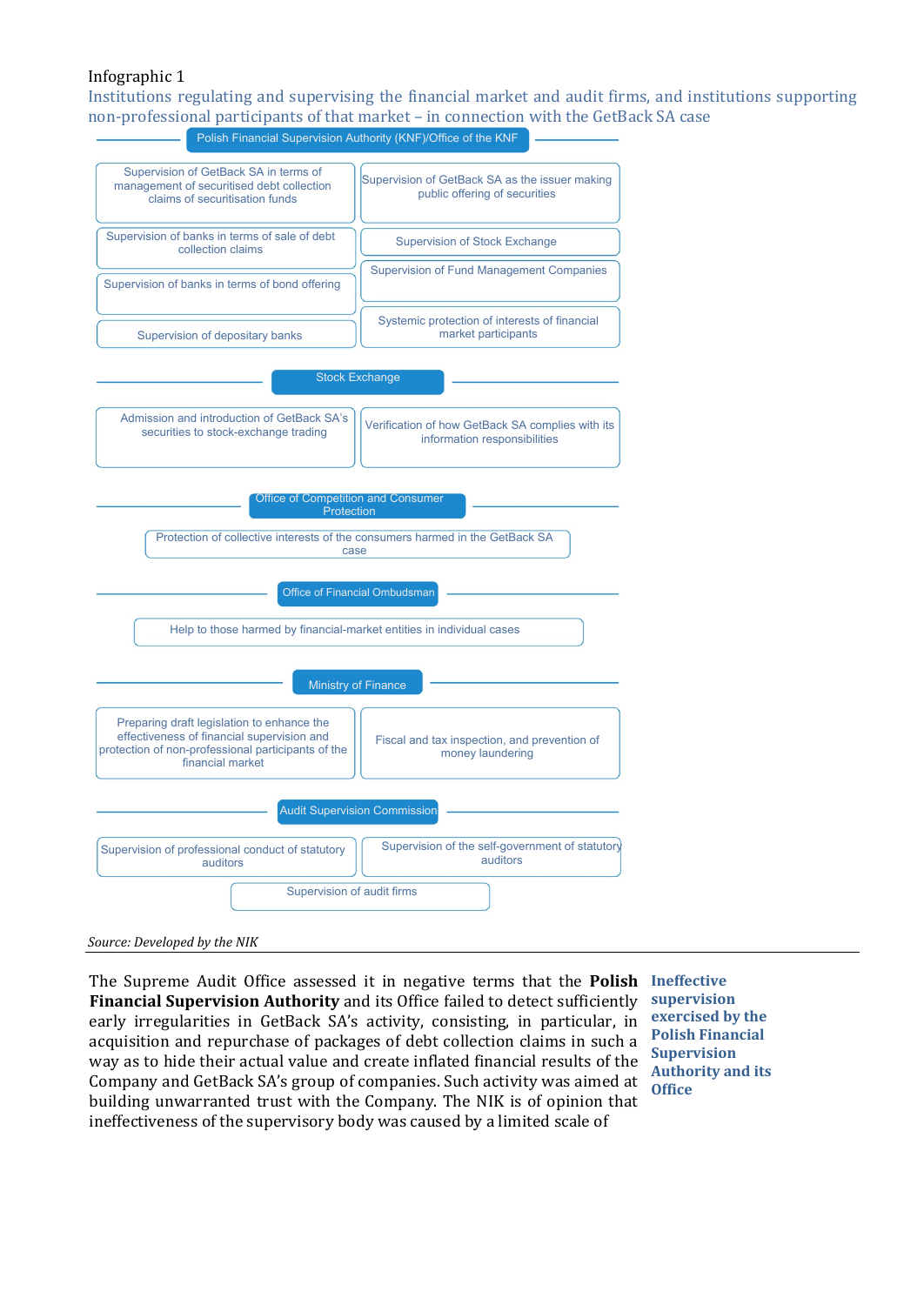supervisory activities within the mandate available to it. In particular, after the Authority authorised GetBack SA in September 2012 to manage and securitise debt collection claims of securitisation funds, it limited its supervisory activity over the Company to reviewing changes in the details and operating procedures, and upon legislative amendments since 2016 also its statements, whereas these activities were not documented. During the five years from issuing the authorisation for the management of securitised debt collection claims of securitisation funds, the UKNF failed to conduct any inspection at GetBack SA to verify if it had stable financial situation and correctly performed the activities authorised by the KNF. Diligent inspection would have allowed it to detect irregularities in the valuation of packages of debt collection claims which led to value overstatements and artificial inflation of the Company's financial performance, as identified during the inspection at GetBack SA in 2018. The UKNF held information indicating highly aggressive operating model of the Company in the debt collection market, which by itself involves increased business risks, including irregularities. The UKNF was also receiving other signals which, in NIK's opinion, made it reasonable to undertake inspection. Already in their opinion to the 2014 financial statements, the statutory auditor noted the uncertain nature of financial figures concerning the valuation of packages of debt collection claims held by GetBack Group. Other signals, covered by professional confidentiality, appeared in Q2 and Q3 of 2017. The NIK is of opinion that such signals should have been considered a reason to take supervisory measures towards GetBack SA, and in particular to inspect it in Q3 2017. In the wake of such inspection, the supervisory authority should have taken measures that would probably translate into lower scale of bond issues and less exposure of investors to losses. The NIK considers that the inspection at GetBack SA was conducted too late. [pp. 40-41, 44-49]

At the same time, the NIK notes that the supervisory authority did not have a mandate to inspect the Company's activity in full scope, which prevented the detection of threats to safe trading in the Company's securities. The Authority was not allowed to investigate the safety of the Company's activities in other areas than the management of securitisation funds. In particular, the Company's compliance with the responsibilities of an issuer of private bonds was not subject to the KNF's supervision, including the assessment if the Company was able to meet its liabilities in that regard. The supervisory authority was also not authorised to conduct inspection at GetBack SA as an issuer of securities under public offering. Nevertheless, the UKNF had an opportunity to identify irregularities in GetBack SA's activity that breached information obligations incumbent on public companies if it had immediately conducted an in-depth insight into consolidated financial statements of GetBack Group for Q3 2017 published on 23 October 2017 regarding the acquisition by GetBack SA of the shares of EGB Investments S.A. Already after GetBack SA ceased to service its debt, on 29 May 2018, the KNF informed that the transaction conducted in August 2017 based on which GetBack SA acquired the said shares for PLN 209 million would not bring economic benefits to the Company in the future, and it was necessary to make an impairment of the goodwill stated in consolidated assets. The Company's value was, therefore, actually lower than transpired from the documents published on the occasion of its securities issue. [pp. 40-41, 44-45, 47-49]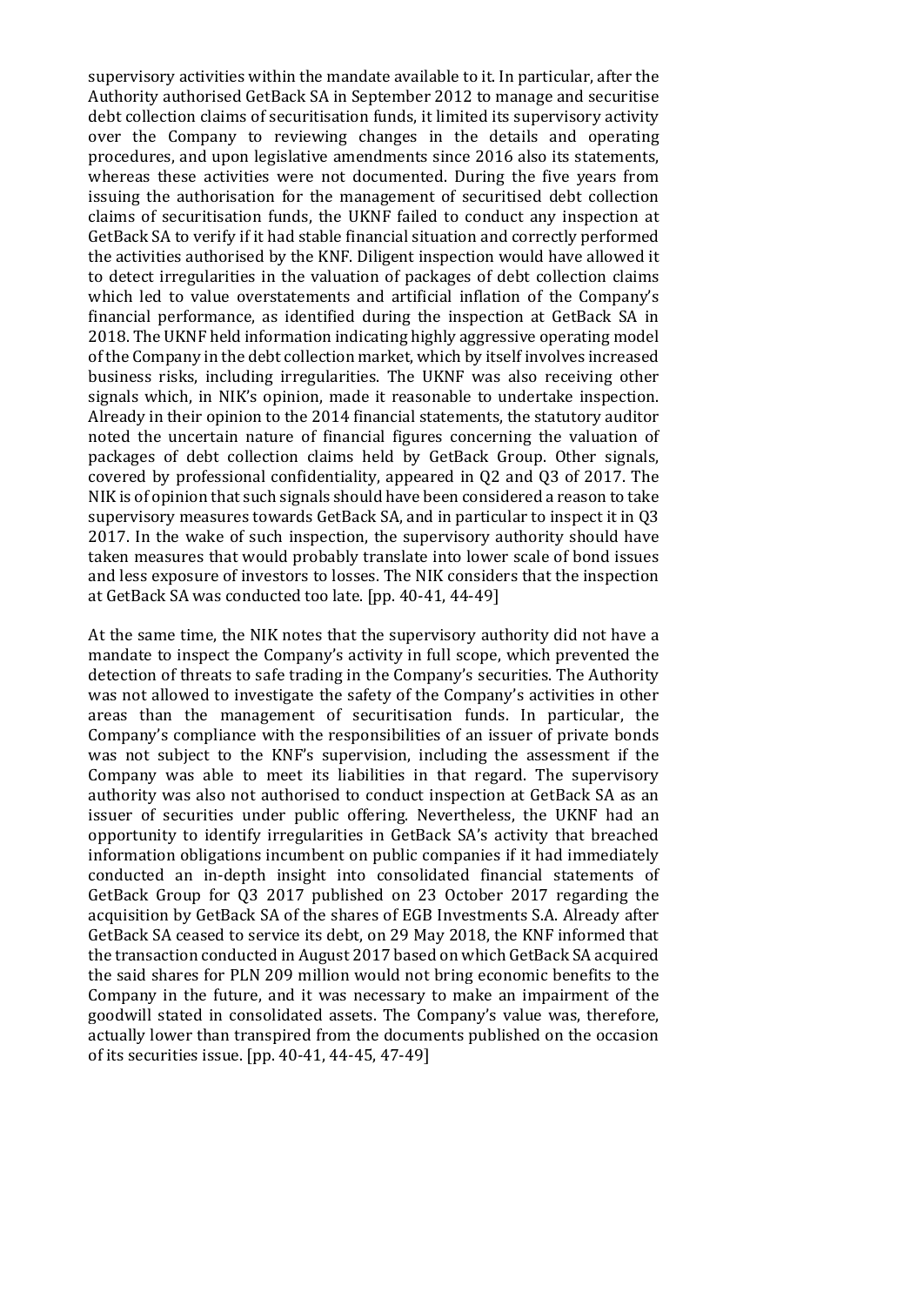Until September 2018, the UKNF did not conduct analyses of the debt **No analysis of the debt**  collection market, in particular the terms of disposal by particular banks of packages of debt collection claims with impairment loss, acquired by, among others, the funds managed by GetBack SA. During that time, the UKNF also did not review the impact of aggressive investment policies of GetBack SA on asset prices on the debt collection market.

Information about transactions of sale of collection debt claims at discount was not transferred from the banking supervision division to other supervisory divisions, in particular, to the capital market supervision division. This indicates ineffective integration of supervisory activities. Failure to use the opportunities resulting from integrated supervision is contrary to the founding concept of the Polish Financial Supervision Authority which should exercise supervision over all segments of the financial market. In the NIK's opinion, the Office should have been aware, in particular, that the said assets, usually of very poor quality, might have provided basis for structuring financial instruments involving increased risk levels. It was the case for GetBack SA bonds. As a result, the risks involved in non-performing receivables were transferred from entities professionally prepared to manage the risk to non-professional market participants who, in addition, were not thoroughly informed of the potential consequences of assuming that risk. [pp. 46-47]

Until February 2018, the KNF also failed to exercise diligent supervision of **Ineffective supervision**  fund management companies required to supervise the activities of GetBack **of the KNF over TFI** SA as the manager of investment portfolios of securitisation funds, except for one TFI. Following the completion of inspection activities at that TFI, the Office refrained from conducting inspection at other TFIs whose funds were managed by GetBack SA. The measures taken by the supervisory authority were not effective enough to make these entities enforce GetBack SA's proper fulfilment of the function entrusted to it.

The UKNF had not practiced inspecting entities subject to KNF supervision **No information for**  which carried out public offering of securities, as GetBack SA did in 2017. In accordance with the applicable regulations, the Authority, by approving the prospectus, limited itself to verifying the completeness of that document. The Authority had not recommended issuers to explain in the prospectus what it means that the prospectus has been approved by the KNF, ie, that the issuer's business model, business methods, financing methods, or truthfulness of the information contained in the prospectus were not evaluated. In the opinion of the NIK, this could have made non-professional investors, including those who acquired the bonds by private issue, confident about increased safety of their investment. Investors were buying bonds of GetBack SA Group entities on a significant scale. The total value of issues was PLN 3,816.6 million, of which PLN 2,577.9 million were not redeemed. [pp. 51-54]

The supervision authority had taken preventive activities aimed at reducing **Ineffective preventive**  irregularities in the process of selling products in the financial market. It had **identification of**  addressed these topics during inspections at banks, including at investment firms, issued recommendations in response to any negligence or

**collection market and risk transfers from professional to nonprofessional entities**

**investors regarding the scope in which the KNF verified the documents underlying the securities issue**

**irregularities in the sale of GetBack SA's bonds.**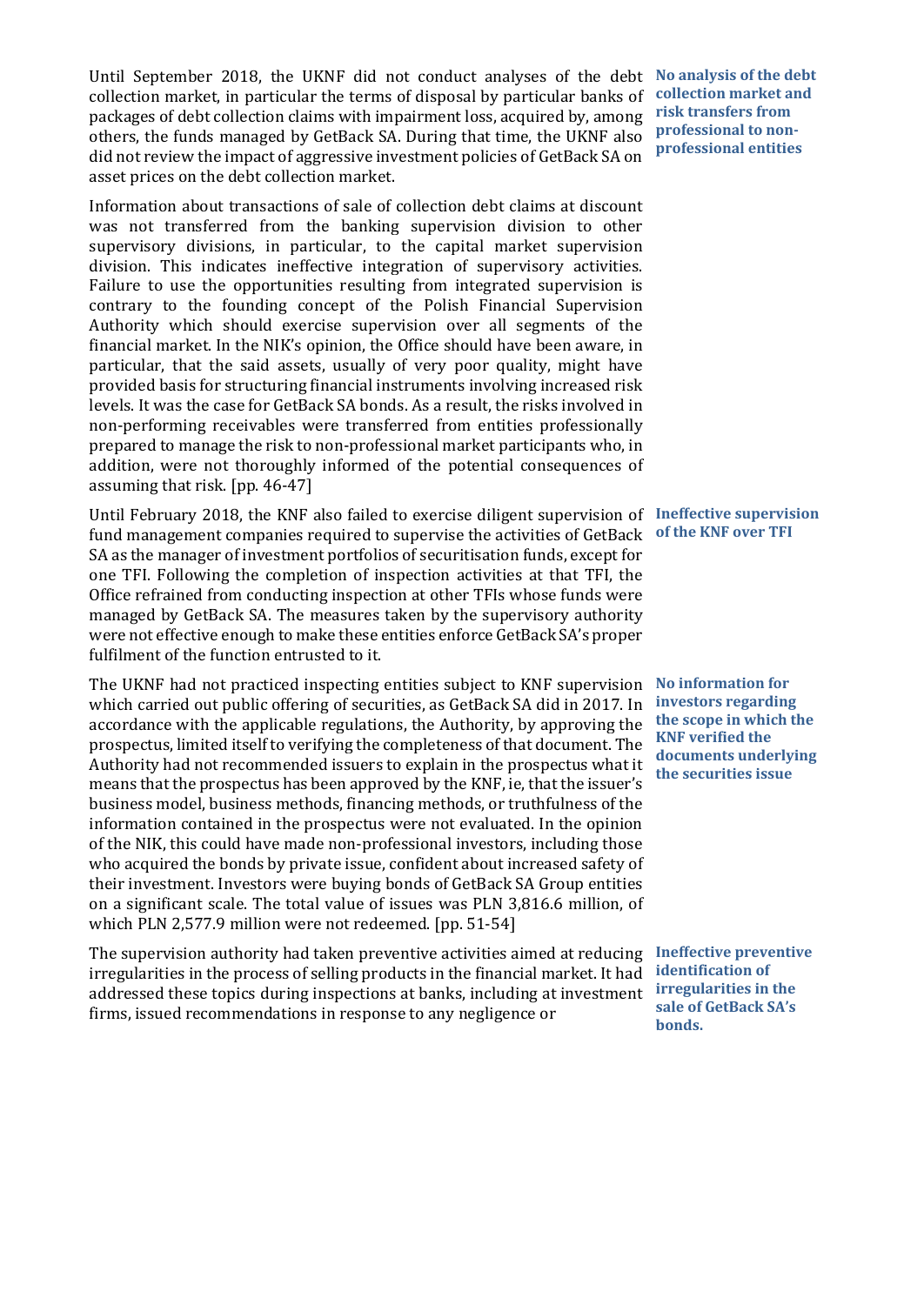irregularities found. However, these activities were ineffective for GetBack SA's bonds offering before the Company lost its liquidity, for they failed to identify key irregularities in the process of selling the products in the financial market (offering the bonds without required licences, misleading the customers, misselling). [pp. 62-63]

The UKNF accepted a long-standing<sup>[9](#page-19-0)</sup> practice used by investment firms offering corporate bonds which had been accepting and transferring to the issuer (of seller of the financial instrument) orders (subscriptions for a financial instrument) only based on an agreement with the issuer. The NIK is of opinion that such practice was inadequate and reduced the effectiveness of protecting non-professional participants of the capital market. No agreements for the provision of brokerage services were entered into with investors, and no tests of adequacy and suitability of the financial instruments offered were conducted. The investor was not acquainted with the risks involved in the investment. It was only in February 2017 that the UKNF requested the Minister of Finance to amend the regulations in this regard and put certain obligations on investment firms to protect investors. [pp. 63-66]

On 19 December 2017, the Office of the Polish Financial Supervision Authority received a whistle-blower report indicating some irregularities in GetBack SA's activity, including incorrect valuation of packages of debt collection claims, and indicating certain threats to the Company's liquidity in a longer term. It was *inter alia* in response to that report that the UKNF initiated an inspection at the Company in February 2018. As a result of its supervisory measures, the UKNF found that certain managers of the Company conducted operations by which it no longer needed to conduct onbalance-sheet valuation of certain packages of debt collection claims in accordance with regulations of International Accounting Standards and the Polish Accounting Act. Before the end of particular reporting periods, GetBack SA was selling portfolios of debt collection claims held by its Group of companies, to parties from outside that Group. Such practice was aimed at recognising profit on such operations instead of losses that should have transpired from the on-balance-sheet valuation of the debt collection claims they were selling.

**Intensification of supervisory activity upon GetBack SA problems with payment of its liabilities were brought to light**

After GetBack SA's financial problems were brought to light and in connection with the inflow of complaints indicating irregularities in the process of sale of GetBack SA's bonds by banks, investment firms and other entities of the financial market, the UKNF took intensified and reasonably targeted supervisory activities, ie, inspections, administrative procedures, and supervisory correspondence, and imposed sanctions on certain entities. As a result of inspection addressing selected topics, conducted between 4 June and 7 September 2018 at one of the banks involved in offering the Company's shares, major irregularities were found in the activities of that entity, and post-inspection recommendations were formulated. However, the inspection and recommendation did not lead directly

<span id="page-19-0"></span><sup>&</sup>lt;sup>9</sup> MiFID was implemented in the Polish legal system on 21 October 2009, with entry into force of the Act of 4 September 2008 amending the Trading in Financial Instruments Act and some other Acts (Journal of Laws of 2009, No. 165, item 1316).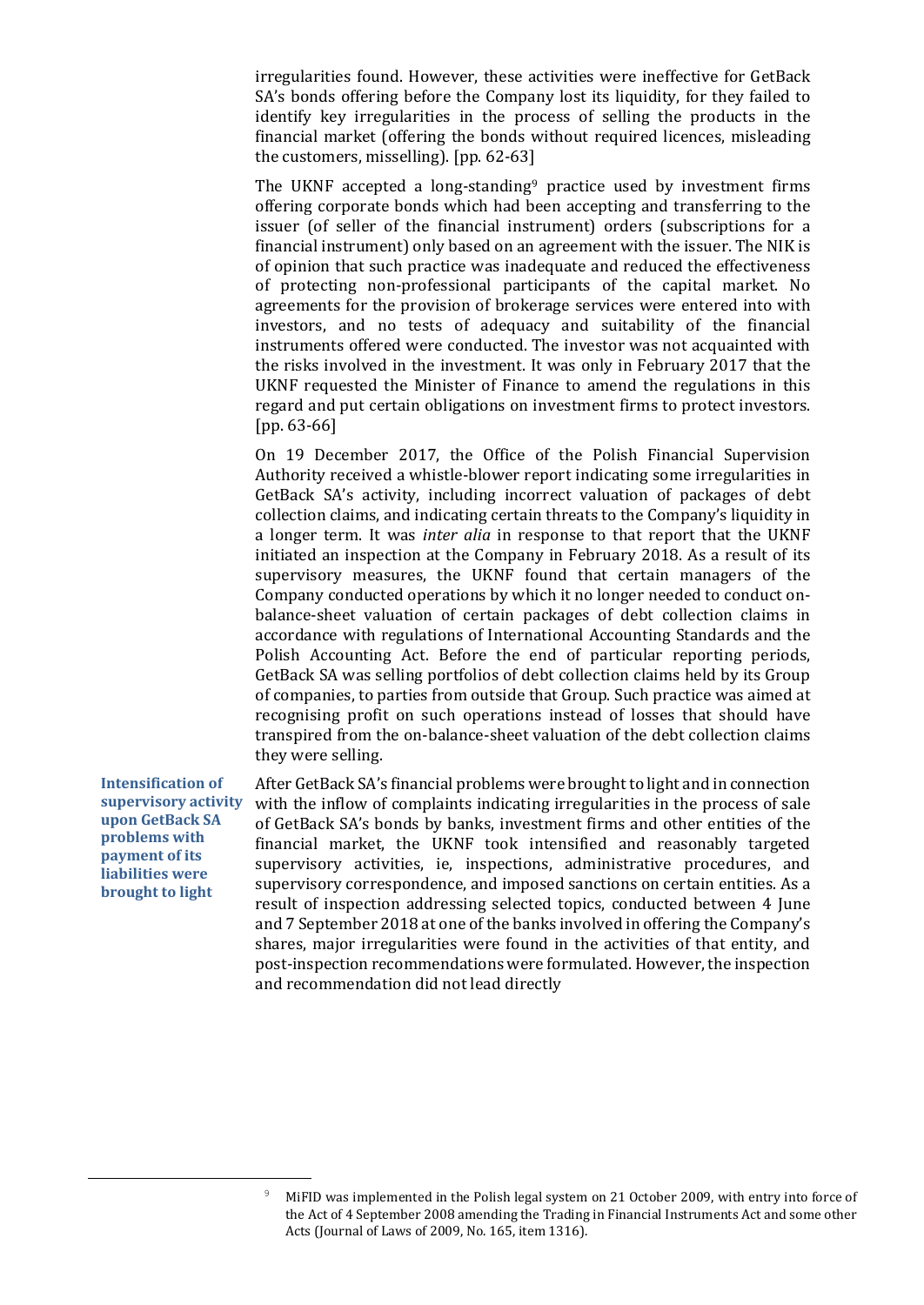to the estimation of bank's risks involved in the irregularities found, and the bank failed to secure adequate funding to cover them. [pp. 67-69]

Following the identification of irregularities in GetBack SA's activities, the supervisory authority took intensive measures also towards the entities supervising and auditing GetBack SA, including auditing the standing of the Company, to determine the role of those entities in allowing the irregularities to occur, and to enforce liability for potential violations of law. The supervisory measures undertaken by the UKNF towards TFIs revealed that their supervisory performance vis-à-vis the securitisation funds from the GetBack SA Group breached the obligations imposed on them by the Investment Fund Act. In particular, TFIs failed to monitor and verify correctly the effectiveness of the debt collection measures undertaken by the fund manager and failed to take proper measures to ensure correct valuation of the assets held by those funds. However, UKNF's measures were not fully adequate, in particular, due to the fact that no administrative proceeding was initiated against one of the TFIs, failure to inform the Public Prosecution Office of suspected offence by another TFI, failure to inform the KNA and PIBR about irregularities in the activity of statutory auditors who audited the financial statements of the supervised entities. [pp. 76-77]

In the process of gathering evidence, the UKNF was reporting suspected offences to the Public Prosecution Office, however, these measures were often protracted. In particular, the UKNF failed to immediately report suspected offence in connection with unlawful participation of one of the banks in the process of selling GetBack SA's bonds. [pp. 49-51]

The Office was presenting legislative proposals aimed at strengthening the actual protection of non-professional participants of the capital market, thus complying with its obligatory statutory mandate and responsibilities with regard to the preparation of draft legislation related to the operation of the capital market. [pp. 74-76]

The NIK would like to bring attention to the access to legally protected information in connection with the GetBack SA case. Problems with providing such information, especially by the Office of the Polish Financial Supervision Authority and the NIK, was many times raised by representatives of the Association of Harmed Bondholders of GetBack SA, including at sessions of parliamentary committees addressing the GetBack SA case. Particular sectors of the financial market are bound by specific regulations limiting the access to information. The disclosure of legally protected information would result in criminal liability of the public official, even if he would act with good will in public interest – including in the event of his willingness to help the harmed bondholders. Consequently, the bondholders were deprived of an important tool in pursuing their claims in courts, such as reports of UKNF inspections

**Regulations on legally protected secrets make it harder to provide effective support to harmed bondholders**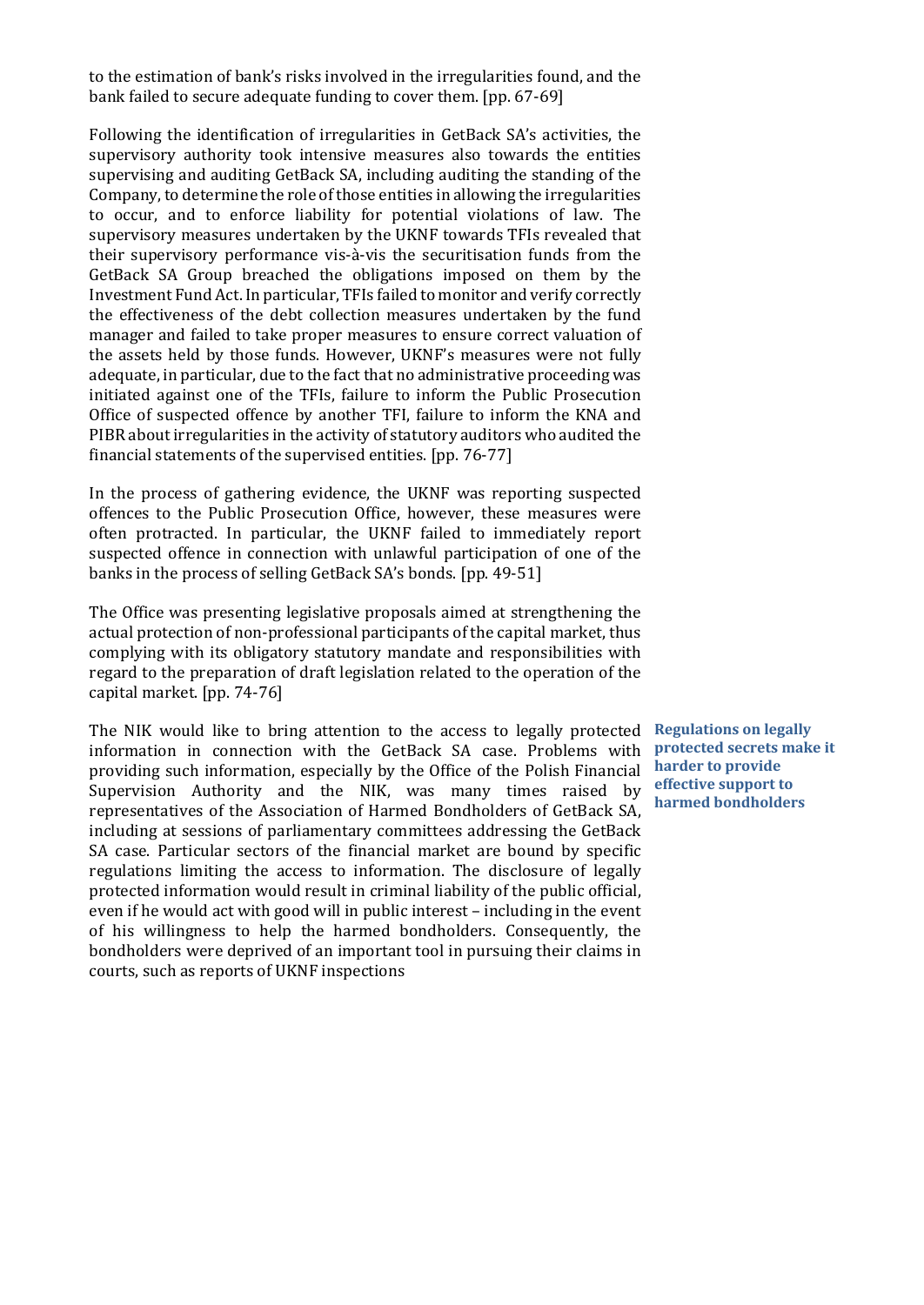in the areas thematically relevant to the case. In the opinion of the NIK, the outcomes of the activities of the Authority and its Office should provide meaningful support to the harmed bondholders in pursuing their claims against entities which breached the law. Due to the applicable regulations on the protection of secret information, despite receiving numerous requests, the UKNF and NIK were not able to provide GetBack SA's bondholders with detailed information on the measures taken as part of their supervision, or outcomes of such measures. In the opinion of the NIK, it is reasonable to consider amending these regulations to avoid a situation where the interests of the supervised entities enyoy significantly better protection than the interests of more vulnerable participants of the financial market. [p. 71]

GetBack SA's securities were admitted to trading on the primary market operated by **Warsaw Stock Exchange** (Giełda Papierów Wartościowych w Warszawie S.A.) in compliance with the requirements of the Ordinance of the Minister of Finance of 12 May 2010 laying down detailed requirements to be met by the market of official stock exchange listings and issuers of securities admitted to trading on that market<sup>[10](#page-21-0)</sup> and in the Exchange Rules.<sup>[11](#page-21-1)</sup> However, in procedures for the admission to trading of bond series PP1-PP6 and shares, in assessing the issuer according to the criteria defined in  $\S 10(1)$ and (5) of the Exchange Rules, the Management Board of the Stock Exchange held some incorrect information. This was due to the absence of actual oversight of the correctness of information contained in the opinions of the WSE Issuers Department in examining the applications for admission to stock-market trading of the above-mentioned GetBack SA's securities. [pp. 78-84]

Under the applicable regulations, the Stock Exchange supervised how GetBack SA met its information obligations in the period in which only the bonds introduced to the Alternative Trading System were listed on the markets operated by the WSE. [p. 84]

In response to signals received by the **Office of Competition and Consumer Protection** concerning irregularities in GetBack SA's debt collection activity, the President of the Office took investigative measures. However, proceedings before the UOKiK President conducted to identify and eliminate GetBack SA's inadequate practices in debt collection business lasted more than three years and four months in total. One proceeding was too narrow in scope, which resulted in failure to identify certain practices which were challenged only three years later by decision of the UOKiK President in another proceeding. During the proceeding in the case of debt collection practices compromising collective interests of consumers, the UOKiK President unreasonably refrained from issuing interim decisions mentioned in Article 101a of the Competition and Consumer Protection Act, since there was a probable cause that continuation of such practices might seriously compromise collective interests of consumers. Consequently, some Company activities found to have breached legislation or established good practice were stopped only after 16-18 months from the initiation of the proceeding in the case of compromising collective interests of consumers, including the most onerous practices complained against by consumers. [pp. 84-88]

**Absence of actual oversight of how the opinion on the admission of securities to trading on the stock market is prepared**

**UOKiK activities reasonable, but protracted and incomplete, which limited their effectiveness**

<span id="page-21-1"></span><span id="page-21-0"></span> $10$  Journal of Law No. 84, item 547 - Ordinance repealed as of 22 April 2019

 $11$  Warsaw Stock Exchange Rules adopted in Resolution No.  $1/1110/2006$  of the Exchange Supervisory Board dated 4 January 2006, as amended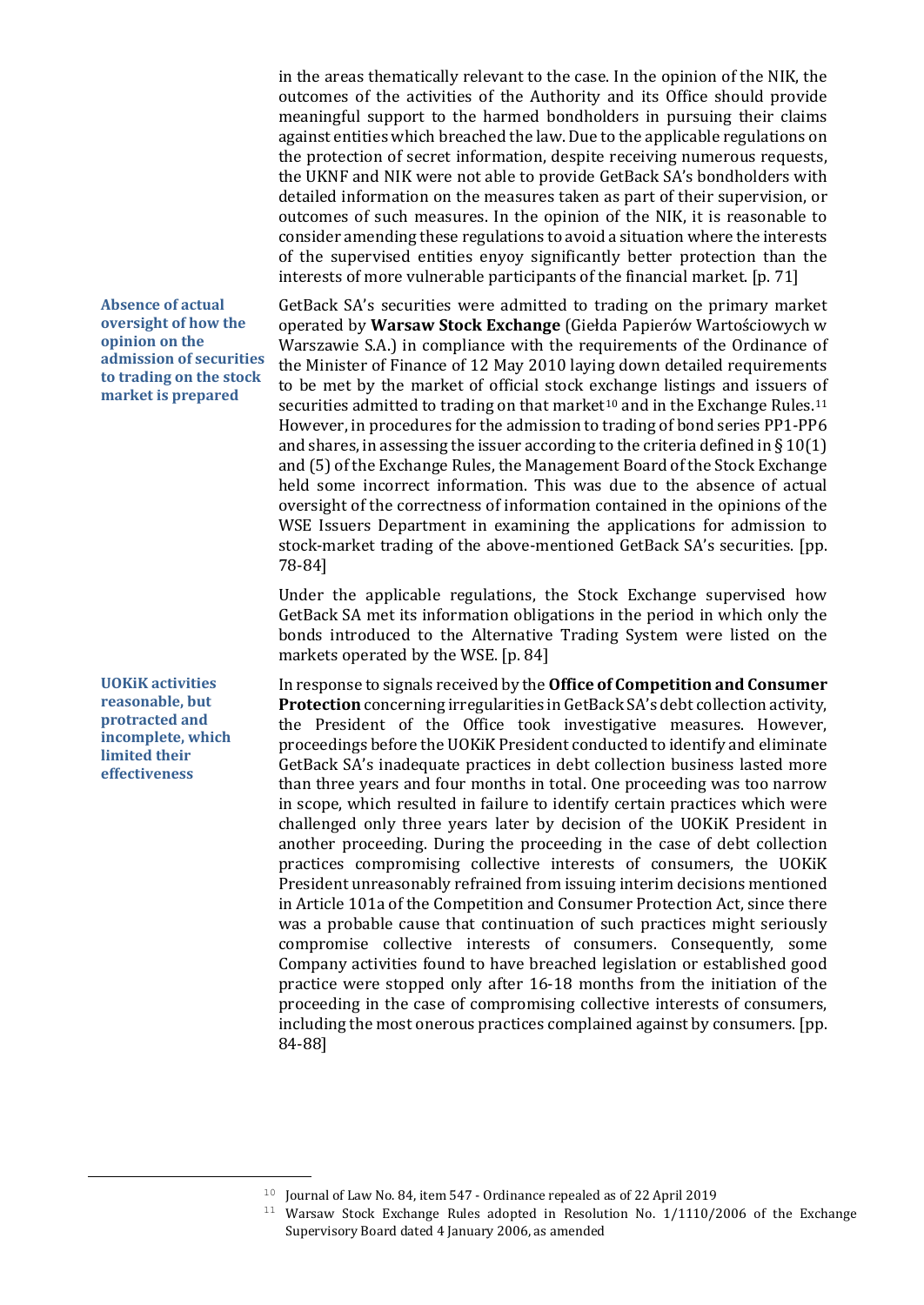In response to the information received in December 2017 from a whistleblower indicating a pyramidal nature of the Company's activities, the UOKiK did not see any risks to consumers that would justify the activity of the President of the Office. The UOKiK President took action for the protection of the buyers of such securities only in response to KNF notice of 24 April 2018 and signals from consumers about potential irregularities in the offering and distribution of GetBack SA's securities. [pp. 88-90]

Since April 2018, proceedings have been initiated against five economic **The NIK has refrained from**  operators whose practices were most often complained against in connection with irregularities in the offering and distributing GetBack SA's securities. Also, information was published on how the individuals harmed by the conduct of those entities can pursue their rights. In one proceeding, the UOKiK President regarded as inadmissible a clause of the template agreement in which the investor was expected to confirm that he has received no information that would be inconsistent with the information contained in the Bond Acquisition Proposal or Bond Issue Terms. This ruling, if it becomes legal and valid, will have system-wide significance, because similar clauses have been universally used by financial institutions. They have transferred on consumers the risk of misconduct of the entities and individuals offering the bonds. Proceedings against other entities have not been closed by the end of our auditing activities at the UOKiK, therefore the NIK has refrained from assessing the effectiveness of UOKiK President's activity. [pp. 89-90, 92-93]

To ensure that all bondholders are informed about what product they hold **Informative campaign five**  and about their legal situation in connection with GetBack SA ceasing to service its bonds, the UOKiK President, together with the Financial Ombudsman, held a meeting with the entities involved in the offering of GetBack SA's bonds. At that meeting, they requested 16 entities to conduct an info campaign addressed to their customers. However, the meeting was held on 30 October 2018, ie, almost five months after the Association of Harmed Bondholders of GetBack SA had informed about urgent need to make the bondholders aware of the fact that they might unwittingly have come in possession of the bonds of that Company. [p. 91]

The UOKiK diligently worked with other entities, including with the UKNF, the Office of the Financial Ombudsman, consumer ombudsmen, and associations of harmed bondholders of GetBack SA. This cooperative relationship consisted in the exchange and making available of information and materials concerning pending proceedings and how to provide help to the bondholders. The UOKiK also provided funding support to consumer organisations for the dissemination and protection of consumer rights. The UOKiK and Financial Ombudsman published, among other things, the information material presented in Infographic 2.

**No response of UOKiK President to whistleblower information on irregularities in GetBack SA's activities**

**assessing the effectiveness of pending proceedings**

**months after the request for such campaign**

**Proper cooperative relationship between UOKiK and other institutions**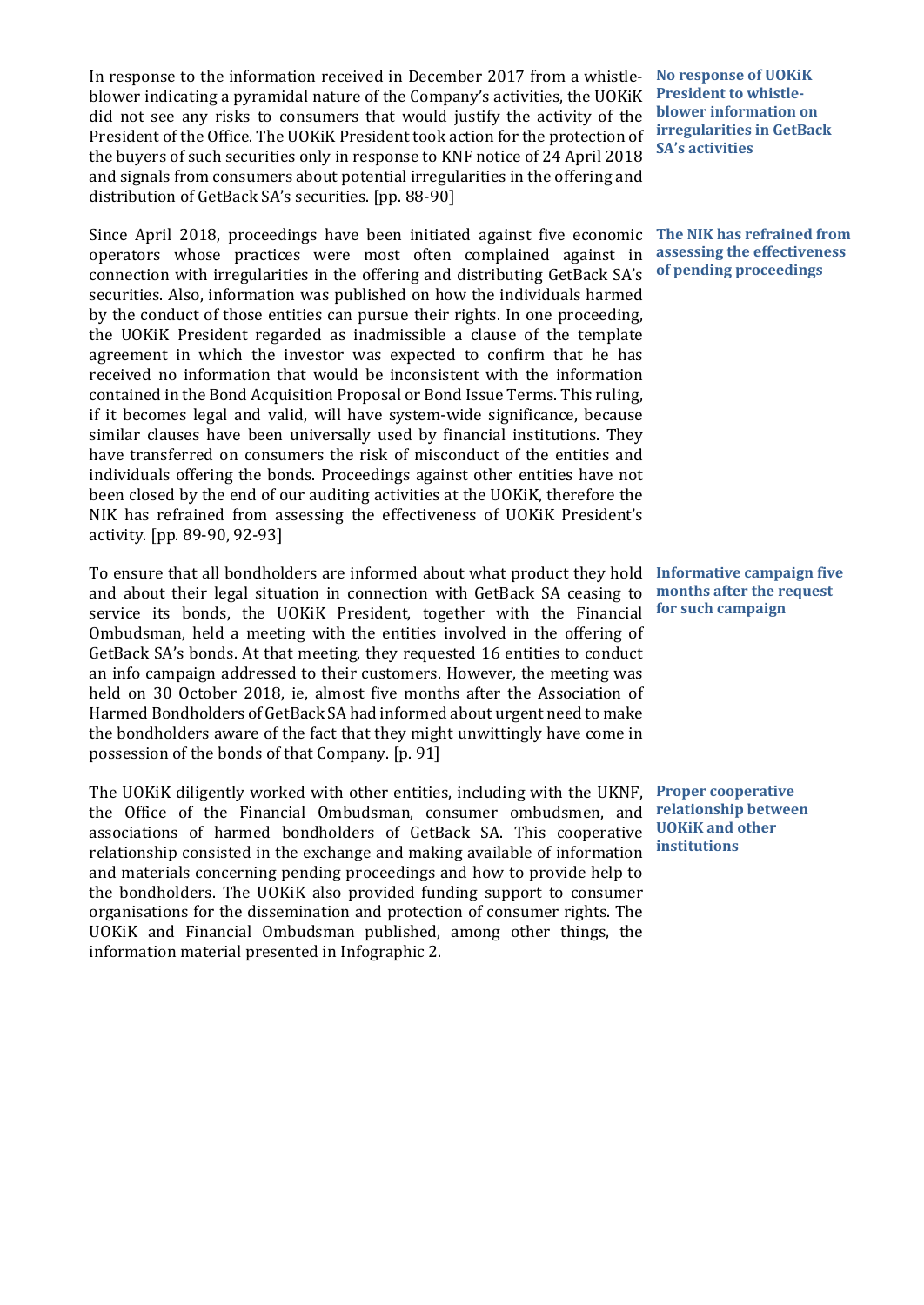#### The UOKiK President actively participated in the process of strengthening the consumer protection system by proposing legislative amendments to protect individuals investing in the financial market. [pp. 93-94]

### Infographic 2

Information material of GetBack SA bondholders

#### **WHAT A CONSUMER WHO HOLDS GETBACK BONDS CAN DO**

![](_page_23_Picture_4.jpeg)

WHAT ARE CORPORATE BONDS? Corporate bonds are securities issued by companies to obtain capital for their business.

![](_page_23_Picture_6.jpeg)

HOW WERE GETBACK BONDS SOLD?

They could be bought directly from GetBack, but significant volumes went through banks (eg Idea Bank, formerly under the Lion's Bank brand) and investment firms/brokerage houses (eg, Polski Dom

Maklerski). Misconduct could have been present in the sale of those bonds. Customers could be misled, among other things, as to:

- product nature,
- level of risk,

diagrams.

- existence of guarantees
- exclusive nature of the offering. WHAT CAN BONDHOLDERS DO?

We have to discriminate between people who bought the bonds directly from GetBack and those who bought them indirectly. The appropriate ways of proceeding are shown in the following

WHAT ELEMENTS SHOULD BE INCLUDED IN YOUR COMPLAINT?<br>1. Facts, or the circumstances in which the product has been a

- Facts, or the circumstances in which the product has been acquired (which entities participated in the selling process – who proposed the product, who prepared the documents, with whom the contract was made, how they presented their offer, what induced you to buy)
- 2. Description of how you were misled.<br>3. Demand. eg. to return the invested fi
- 3. Demand, eg, to return the invested funds.<br>4. Evidence supporting how the contract way 4. Evidence supporting how the contract was made (documents, SMSs, emails, recordings, photographs, drawings, sketches made by the offeror). Remember! The complaint must be individualised!
- WHO CAN HELP ME IN DRAFTING MY COMPLAINT?
- district consumer ombudsmen, uokik.gov.pl
- Consumer Federation, federacja-konsumentow.org.pl
- Retail Inspection Office (auxiliary) uokik.gov.pl These institutions are prepared to help you to draw up your complaint. Use this opportunity and ask for help.

#### ASSOCIATIONS

Associations of those who bought GetBack bonds have been established. Follow their activities – sign up for membership or follow them in social media

#### **CASE 1: YOU ARE A NATURAL PERSON AND YOU BOUGHT GETBACK BONDS WITH THE INVOLVEMENT OF A BANK OR BROKERAGE HOUSE (INVESTMENT FIRM)**

YOU CAN USE YOUR RIGHTS UNDER THE FINANCIAL OMBUDSMAN ACT

![](_page_23_Figure_28.jpeg)

your complaint, identify information on parties to the bonds Recall how the selling process looked like

Prepare yourself to drafting Submit your complaint based the contract, issue/series of involved in the offering/sale of on the TEMPLATE with the financial market entities the bonds

Wait for their response. The financial institution is required to accepted, you may submit a provide it within 30 days (In exceptional cases, this deadline can be extended up to 60 days, but they must inform you about it).

If your complaint is not request to the Financial Ombudsma[n www.rf.gov.pl](http://www.rf.gov.pl/) Remember to attach all documents to your request. The Financial Ombudsman may • conduct intervention proceeding (make a request to the financial institution on your behalf), • carry out amicable settlement procedure,

• prepare a significant position paper in the court case between the financial-market entity and its customer

#### **CASE 2: YOU BOUGHT THE BONDS DIRECTLY FROM GETBACK** COMPOSITION PROCEEDING

![](_page_23_Figure_36.jpeg)

*Source: Outcome of NIK audit at the UOKiK and the RF Office*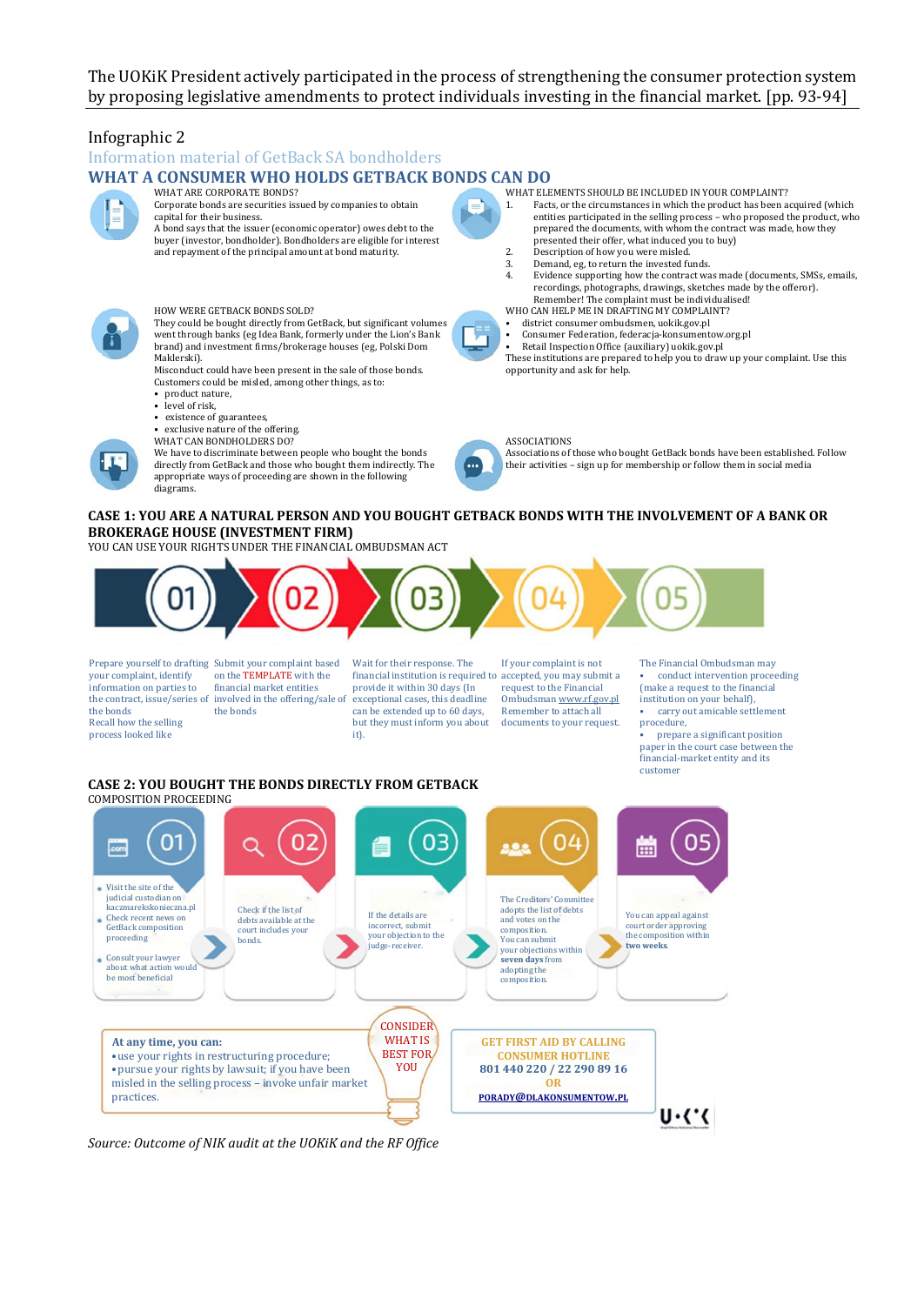The activities undertaken by the Financial Ombudsman consisted, in **Interventions of the**  particular, in intervening with financial-market entities which rejected bondholders' complaints. In 2018, 445 requests for intervention were recorded at the Office of the Financial Ombudsman. The Ombudsman undertook intervention in 333 cases, requesting financial-market entities to provide information or explanations, and to provide documents. The Ombudsman did not undertake intervention in 112 cases, which was in compliance with regulations. The reasons included formal legal deficiencies of the requests which were not supplemented by the applicants by the end of 2018 (86 cases), the applicant providing a complaint letter only without an actual request for intervention (23 cases), and the Ombudsman's inability to act, because the applicants – in accordance with Article  $2(1)$  of the FOA – could not be regarded as customers of the respective financial-market entity.

The Financial Ombudsman was taking, without undue delay, measures in connection with requests for support from holders of GetBack SA's securities distributed with the involvement of financial-market entities. However, a vast majority of Ombudsman's interventions were protracted and – except for a single case – ineffective both in terms of achieving the objective of the Ombudsman defined in Article 24(3) of the FOA, and achieving the recovery of the funds invested in bonds, which was expected by the bondholders. The NIK is of opinion that this was due to the limited mandate of the Ombudsman defined in the FOA. In addition, the Ombudsman used only partially or with delay his right to obtain inspection materials from the Polish Financial Supervision Authority and to use pressure on financial-market entities to collaborate, or to penalise them for lack of collaboration. [pp. 98-102]

Both general informative measures undertaken by the Ombudsman **Diligent informative**  regarding corporate bonds and detailed information in the GetBack SA case were reasonable and diligent. The Ombudsman was quickly responding to the risks involved in corporate bonds by taking educational action. The Ombudsman immediately presented GetBack SA bondholders with basic information helpful in pursuing their claims. In the opinion of the NIK, it would be also appropriate to complete the information above by listing the Ombudsman's right of bringing suits for the customers of financial-market entities in cases involving unfair market practices concerning the activities of those entities, as well as to participate – with the consent of the complainant – in pending proceedings. In its post-audit statement addressed to the Financial Ombudsman, the NIK also brought to the Ombudsman's attention the fact that the content of the Ombudsman's website concerning corporate bonds could be expanded by a warning that the KNF, as a rule, does not supervise issues under private placements, and in public offering it only checks the completeness of information provided by the issuer and does not verify its truthfulness, business model and operational mode of the issuer, or its capacity to repay the bonds. [pp. 94-96]

The Financial Ombudsman forwarded to the KNF and UOKiK President **Active role of the**  information and materials requested by those institutions. The Ombudsman **Financial Ombudsman**  participated in meetings of the working group reviewing the regulations of **in collaboration with**  corporate bonds, established within the Financial Market Development Council

**Financial Ombudsman initiated without undue delay, but protracted and ineffective**

**and educational actions of the Financial Ombudsman**

**other national authorities**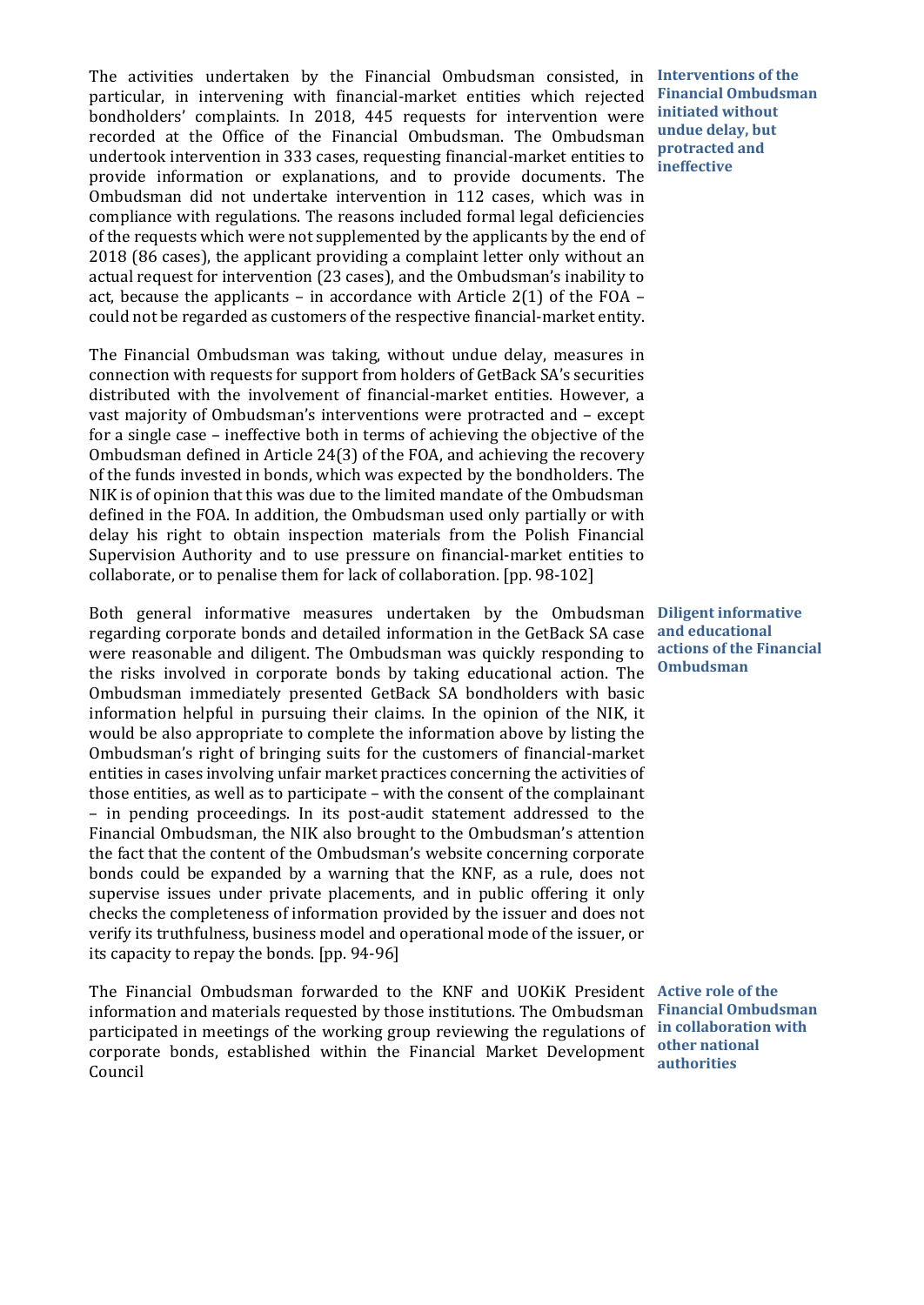|                                                                                                                                      | affiliated to the Ministry of Finance. On the Group, the Ombudsman voiced his<br>remarks on identified irregularities in the operation of financial-market<br>entities and submitted proposals for changes. In addition, the RF took part in<br>the legislative process, submitting his comments to draft statutes and<br>ordinances, including to the draft act on the liability of corporate entities for<br>prohibited acts subject to penalty and amending some other acts, and draft<br>ordinance laying down detailed requirements for members of management<br>boards and supervisory boards of companies operating a regulated market in<br>terms of professional integrity, knowledge, skills and experience. [pp. 96-98,<br>102] |
|--------------------------------------------------------------------------------------------------------------------------------------|--------------------------------------------------------------------------------------------------------------------------------------------------------------------------------------------------------------------------------------------------------------------------------------------------------------------------------------------------------------------------------------------------------------------------------------------------------------------------------------------------------------------------------------------------------------------------------------------------------------------------------------------------------------------------------------------------------------------------------------------|
| <b>Pro-active legislative</b><br>measures of the<br><b>Minister of Finance</b>                                                       | Minister of Finance's activity relevant for the operation of the financial market<br>and the audit market consisted, in particular, in initiating and developing<br>Government policies, putting forward draft legislation governing these topics<br>on Council of Ministers meetings.                                                                                                                                                                                                                                                                                                                                                                                                                                                     |
|                                                                                                                                      | After the KNF published a notice of suspension of trading in all financial<br>instruments issued by GetBack SA, the Ministry of Finance started working on<br>amendments to various acts to systemically strengthen the supervision of the<br>financial market (including, primarily, the capital market) and consumer<br>protection. The draft legislation so developed was adopted without undue<br>delay. [pp. 102-109]                                                                                                                                                                                                                                                                                                                 |
| <b>Delays in</b><br>implementation of EU<br><b>Directives</b>                                                                        | Independently from the GetBack SA case coming to light, the Ministry of<br>Finance prepared draft legislation strengthening the supervision of financial<br>market and the activity of audit firms, in connection with the need to<br>implement or enforce EU law or meet current regulatory needs of the<br>domestic market.                                                                                                                                                                                                                                                                                                                                                                                                              |
|                                                                                                                                      | The implementation of two out of three Directives subject to the NIK's audit<br>was delayed, and the Minister of Finance contributed to this delay. This delay<br>was 108 and 369 days, respectively. This applied to the Act of 1 March 2018<br>amending the Trading in Financial Instruments Act and some other acts, and<br>the Statutory Auditors Act. [pp. 103-107]                                                                                                                                                                                                                                                                                                                                                                   |
| <b>Delay</b> in<br>implementation of<br><b>MiFID II Directive and</b><br>its consequences from<br><b>GetBack SA's</b><br>bondholders | The former piece of legislation implemented MiFID II Directive to Polish law.<br>Its implementation 108 days past the due time delayed the entry into force of<br>regulations which increased the scope of protection of the market<br>participants acquiring corporate bonds. Had these regulations become<br>effective earlier, it would have limited the extent of GetBack SA bond sales to<br>retail investors or made it easier for bond buyers who purchased the bonds<br>in the effective period of MiFID II Directive and whose interests have been<br>compromised because the obligations resulting from the Directive were not<br>respected, to pursue their claims. [p. 103]                                                    |
| and the need to<br>amend it.                                                                                                         | Ineffectiveness of the The Statutory Auditors Act, which implements to the Polish law the Directive<br>Statutory Auditors Act aimed at, among other things, strengthening public oversight of auditors and<br>audit firms and audits of financial statements of public-interest entities, was<br>adonted with almost one year of delay                                                                                                                                                                                                                                                                                                                                                                                                     |

adopted with almost one year of delay.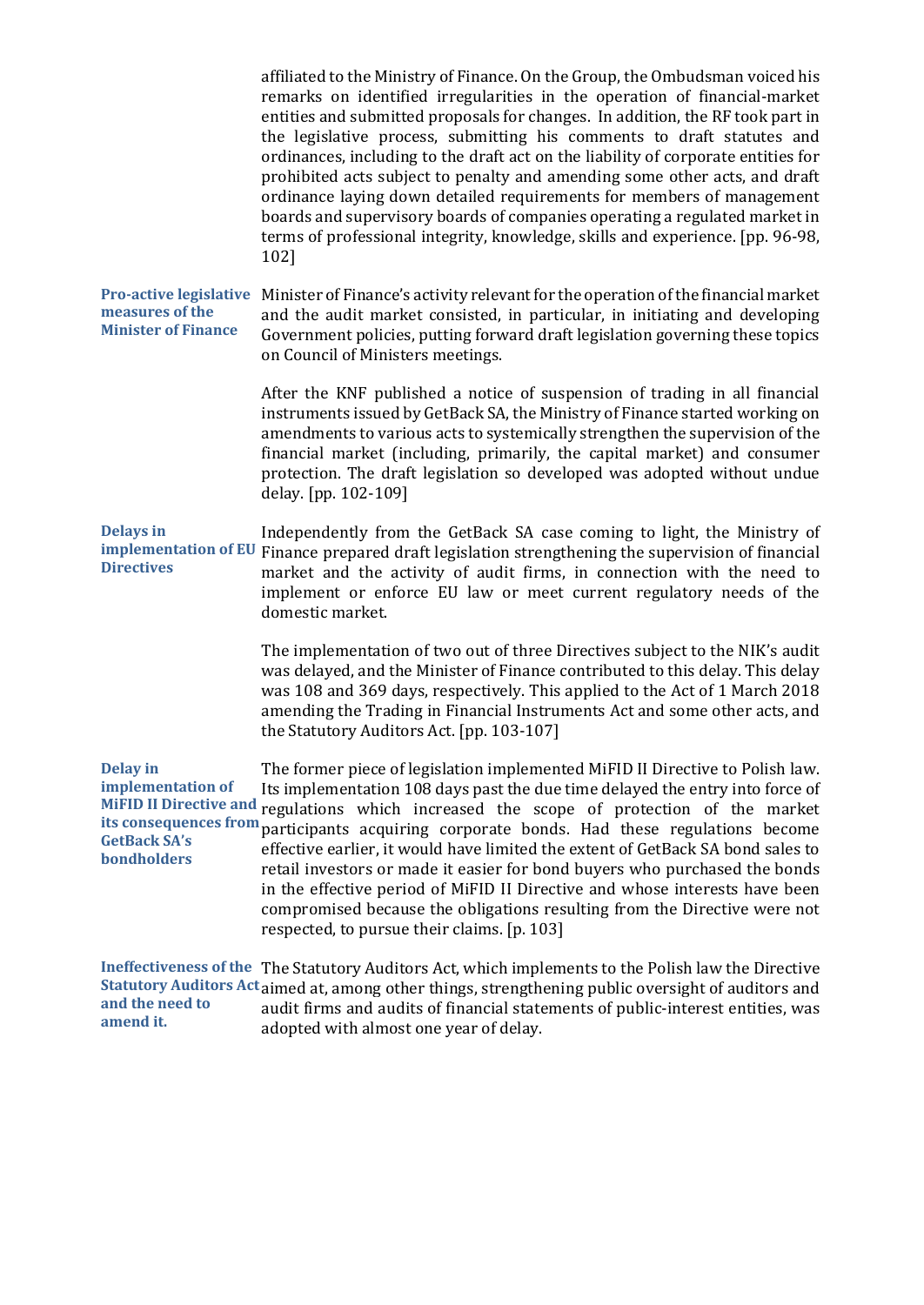Upon the entry into force of the Statutory Auditors Act and GetBack SA's financial problems coming to light, the Ministry of Finance considered that the experiences so far, resulting from the analysis of the financial market and the alleged irregularities in the operations of one audit firm required introducing appropriate amendments to the said Act. The main reason for starting work on amendments to the Statutory Auditors Act was the awareness that the Audit Supervision Commission does not hold sufficient tools to inspect the quality of services provided by audit firms, because the public supervision system was based to a large extent on indirect supervision, with significant role played by professional self-government. [pp. 106-108]

According to the information provided by the Ministry of Finance regarding anti-money laundering and prevention of violations of fiscal and criminalfiscal regulations, measures were taken to identify the cases of violations of law in connection with the GetBack SA case. [pp. 110-112]

The Audit Supervision Commission took measures towards the audit firm **Due to the pending**  auditing the financial statements of GetBack SA and GetBack SA Group for 2015-2017 to the extent matching its statutory mandate. KNA inspectors conducted an *ad hoc* inspection of the documentation of statutory audits[12](#page-26-0) of GetBack SA's statements for 2017 and consolidated financial statements of GetBack SA Group for 2017. By the date of completion of the NIK's post-audit statement, the KNA has still worked on the inspection report containing main findings and conclusions, as well as information on follow-up measures contemplated by the KNA. Consequently, the Supreme Audit Office refrained from assessing the effectiveness of the Commission's actions. [pp. 112-115]

**inspection process, the NIK refrained from assessing the effectiveness of KNA activities**

<span id="page-26-0"></span>Ĩ.  $12$  Under Article 2(1) of the Statutory Auditors Act, statutory audit shall be taken to mean an audit of financial statements of a group of companies or an audit of annual financial statements, required under Article 64 of the Accounting Act, regulations of other acts, or legislation of the European Union, conducted in accordance with national auditing standards.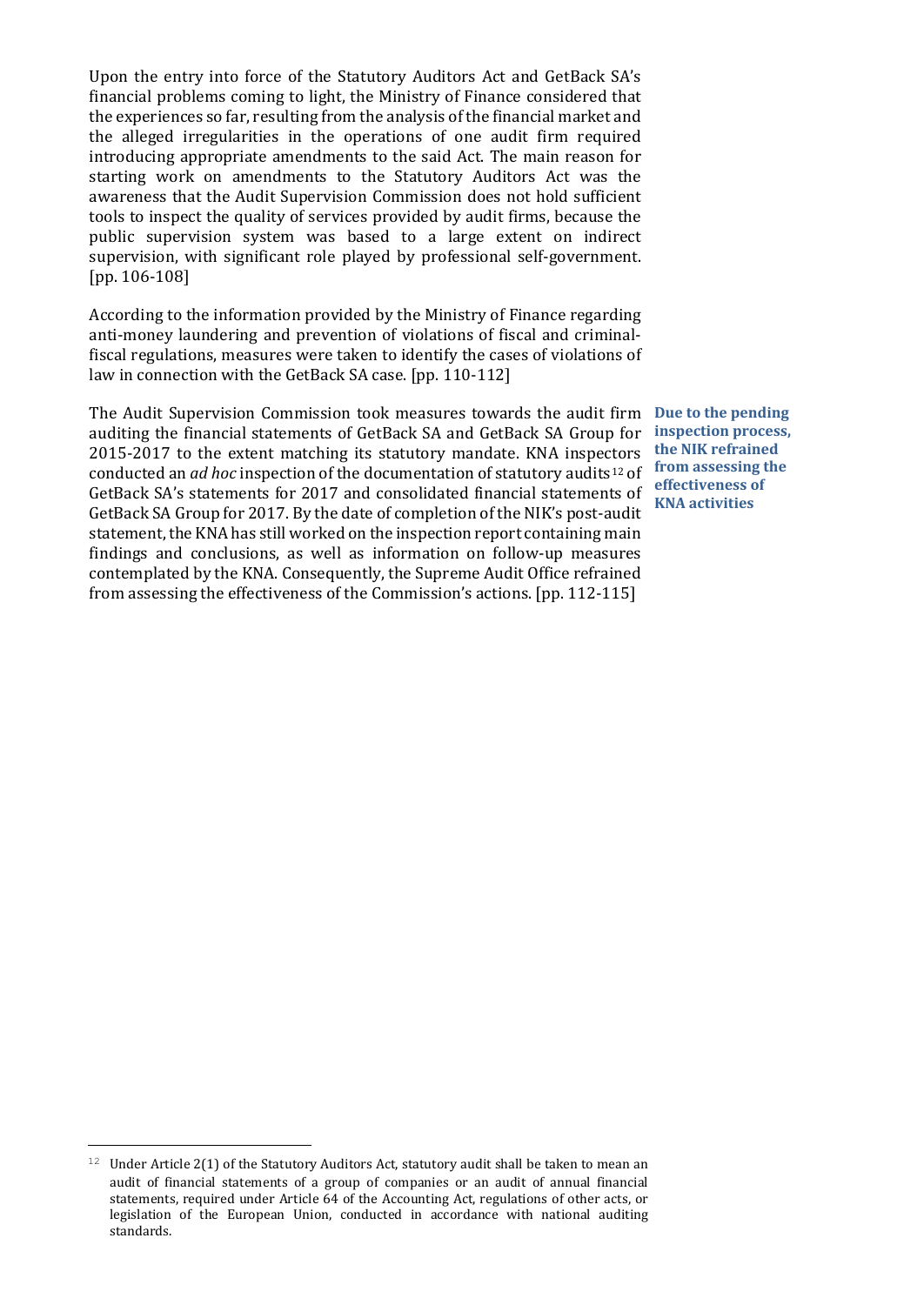## <span id="page-27-0"></span>**4. PROPOSALS**

Irregularities in the activity of GetBack SA and the entities offering its securities were subject to analysis conducted by governmental authorities to identify the weaknesses of the system for the protection of non-professional participants of the financial market, and to assume legislative work to eliminate such weaknesses. It has resulted, in particular, in the adoption of the Act of 9 November 2018 amending certain acts in connection with strengthening the supervision of the financial market and the protection of investors on that market. It has introduced a number of solutions increasing the level of protection of investors and expanding the effective scope of intervention of the authorities defending such interests (see Section 5.6 of this Report).

The Supreme Audit Office can see further opportunities for strengthening investor protection and easier pursuance of claims by individuals harmed by financial-market entities through the implementation of the following legislative and interpretative proposals. Some of these proposals have been voiced by the auditees, but have not been implemented so far.

#### **Legislative proposals I. Proposals to strengthen the protection of investors in the financial market**

#### 1) **Introduce the obligation to include in the prospectus not only a discussion of risk factors incumbent on the issuer, but also the assessment of the likelihood of these occurring and potential effect on the activity or financial standing of the issuer.**

Under Article 22(1) of the Public Offering Act, the information provided in the prospectus should be presented in a language comprehensible for the investors and in such a way as to enable them to assess the situation of those entities. In the opinion of the NIK, a mere description of the risk factors incumbent on the investor, as practiced today, does not allow the investor to conduct an assessment of the issuer's situation. This is due to the fact that risk descriptions usually have standard format for the given type of risk and fail to render the likelihood of such risk materialising in particular circumstances of the issuer or the consequences for its business or financial standing. The investor is unable to carry out a meaningful assessment of such risks, because he has incomplete access to information concerning the issuer. As a result, identification of risk factors in the prospectus acts mainly to absolve the issuer from liability to investors, but it fails to provide a real assessment of the circumstances of the entity issuing the securities.

#### 2) **Introduce the possibility of conducting due diligence of issuers applying for the first time for admission of their securities to trading on a regulated market.**

The NIK shares the UKNF's position regarding the introduction of legislative and regulatory solutions strengthening the potential for effective verification of security issuers. A due diligence of issuers applying for the first time for admission of their securities to trading on a regulated market could be a solution serving such purpose. The purpose of such investigation would be to increase the quality of information verifying the correctness of the issuer's operations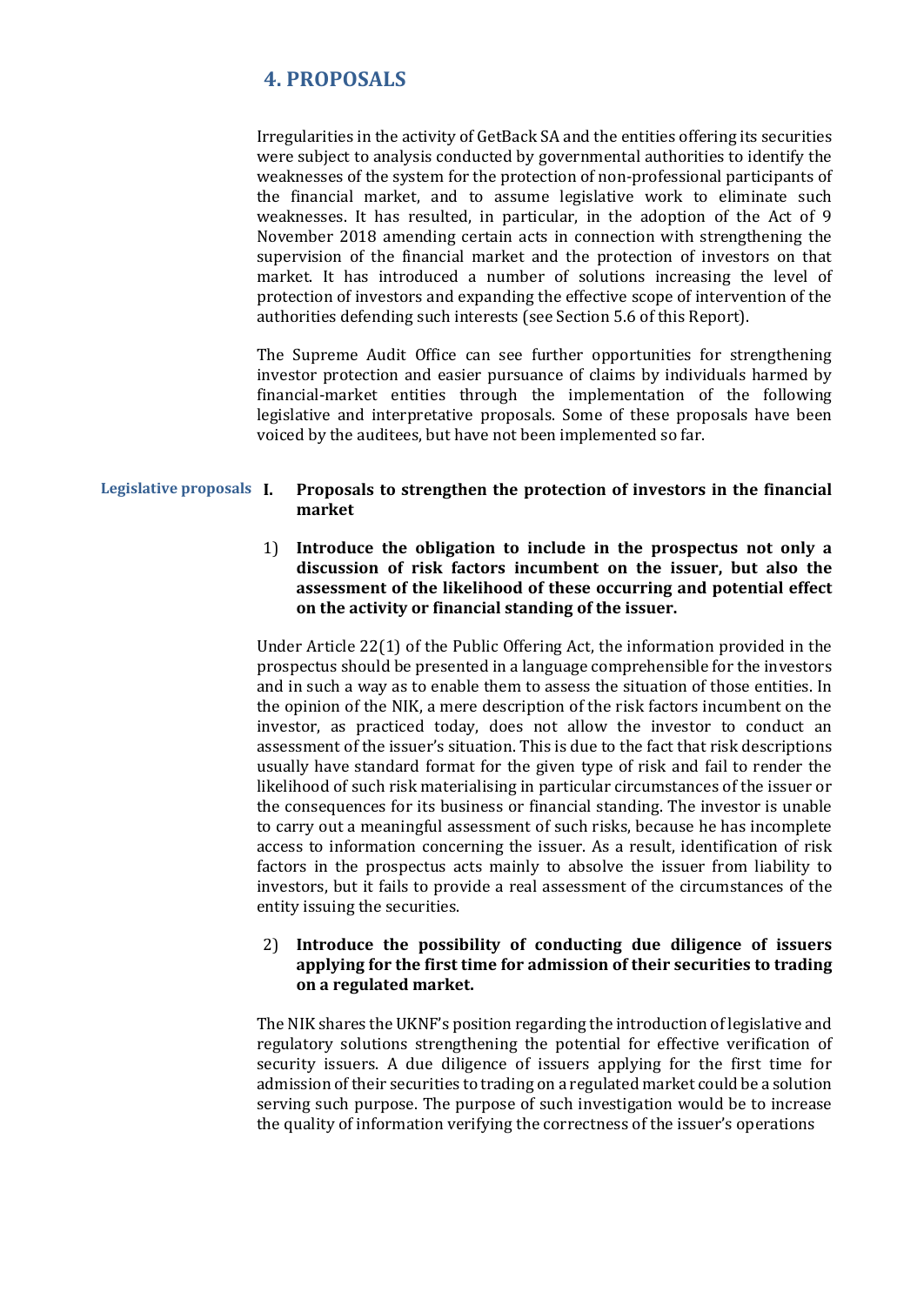extending beyond the information requirements for a prospectus. It would make it possible to verify how well the issuer is prepared to operate on a regulated market, the quality of its reporting system, with particular emphasis on the financial and accounting system, and identification of the risks involved in the issuer's business, with particular attention to the risk of economic offences and incorrect presentation of information in financial statements.

3) **Allow in Article 26(1) of the Capital Market Supervision Act the possibility for the supervisory authority to conduct an inspection of the activity or financial situation of the entities mentioned in Article 5(7) of that Act.**

The entities subject to UKNF's inspections, as identified in Article 26(1) of the Capital Market Supervision Act, do not include the entities supervised by the KNF mentioned in Article 5(7) of that Act. These include issuers making public offering of securities as defined in the Public Offering Act, or issuers whose securities are admitted to trading on a regulated market or introduced to an Alternative Trading System, and the issuers applying for admission or introduction of their securities to such trading. The existing situation prevents the supervisory authority from taking prompt and effective action to identify at source any threats to the safety of the capital market related to the violation of information obligations and responding to the same.

4) **Introduce a duty to record conversations related to the offering and sale of financial products for investment purposes at retail outlets and any conversations related to the provision of investment advisory services.**

<span id="page-28-0"></span>The Act of 1 March 2018 amending the Trading in Financial Instruments Act and some other acts<sup>[13](#page-28-0)</sup> imposes on investment firms an obligation to record telephone conversations and electronic correspondence related to activities that could result in the provision of a service of accepting and transferring orders of acquisition or disposal of financial instruments. Such recordings and correspondence are useful in the event of a dispute between a nonprofessional participant of the financial market and the supervised entity, and make it possible to verify how the process of offering and sale of a financial service has actually proceeded. However, such protection is absent when conversation takes place directly in the sales outlet, which makes it impossible to determine whether or not the confirmation by the customer in writing that he took an informed decision to invest has been signed as a result of misleading information or actual misselling. The regulations introduced by the Act amending the Trading in Financial Instruments Act and some other acts do not encompass investment advisory services despite that they involve similar risks as the offering of financial instruments.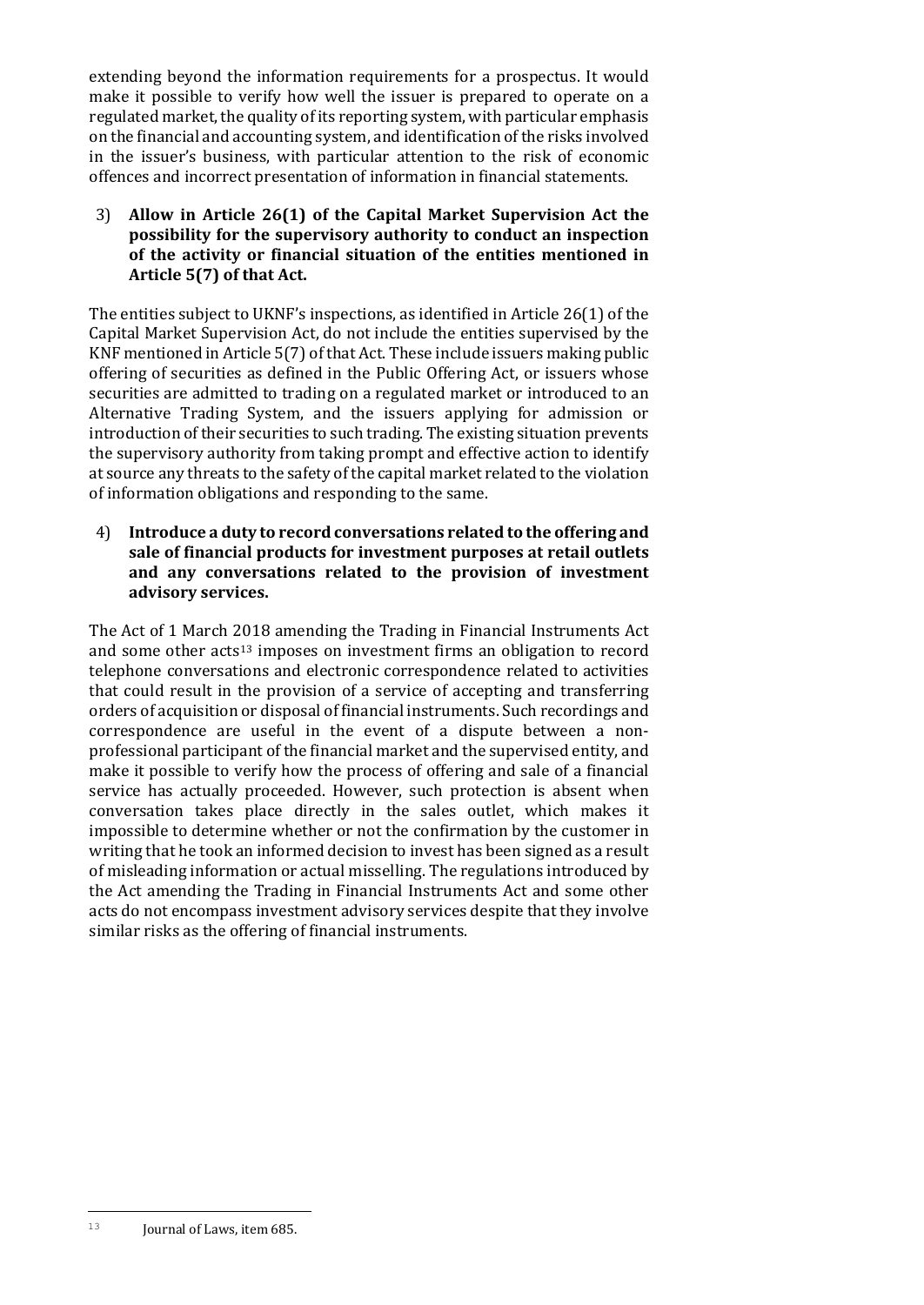For this reason, it is justified to introduce the solutions discussed here also with regard to the mentioned service.

5) **Expand the list of offences mentioned in Article 6b(1) of the Financial Market Supervision Act for which the KNF is required to place a note on the List of the KNF's public warnings that information of a suspected offence has been laid, to include all offences.**

The KNF is obligated to place on its website called, 'List of the KNF's public warnings' a note that information has been laid of suspected offences enumeratively listed in Article 6b(1) of the Financial Market Supervision Act, including, among others, the offence defined in Article 287 and Articles 290- 296 of the Investment Fund Act, Article 178 of the Tradingin Financial Instruments Act, Article 99 and Article 99a of the Public Offering Act.

The KNF has laid, on multiple occasions, information of suspected offences concerning the activity of capital-market entities not listed in Article 6b(1) of the Financial Market Supervision Act. Notes of laying such information are not placed on the KNF's list of public warnings. As a result, potential customers of financial institutions are deprived of the possibility of assessing the credibility of such institutions. This situation is not conducive to the safety of the financial market or building trust with it and with the supervisory authority.

### 6) **Regulate in the Criminal Code a specific type of financial offence based on 'pyramidal' systems.**

The NIK supports the still-unrealised request of the Working Group on the analysis of major threats to the safety and interests of consumers and the State in the business and financial spheres, established by the President of the Council of Ministers at the Office of Competition and Consumer Protection, to distinguish in the Criminal Code a new type of financial fraud based on 'pyramidal' systems.

'Currently, those responsible for setting up financial pyramids are liable under Article 286 § 1 of the Criminal Code .... The problem is that, to hold anyone criminally liable, harmed individuals must report it, which takes place usually in the eclipse of the operation of the financial pyramid or after its fall when it is no longer possible to recover the funds. Hence, distinguishing a specific type of financial fraud ... would allow us to prosecute the perpetrators of a specific offence related to setting up a financial pyramid when the financial pyramid is still solvent'.[14](#page-29-0)

<span id="page-29-0"></span>Ĩ.  $^{14}$  D. Čwiklak, 'Planowane zmiany w kodeksie karnym - nowy typ występku związanego z tworzeniem piramid finansowych', [https://kancelarierp.pl/wiadomosci/planowane-](https://kancelarierp.pl/wiadomosci/planowane-zmiany-w-kodeksie-karnym-nowy-typ-wystepku-zwiazanego-z-tworzeniem-piramid-finansowych.html)zmiany-w-kodeksie-karnym-nowy-typ-wystepku-zwiazanego-z-tworzeniem[piramid-finansowych.html](https://kancelarierp.pl/wiadomosci/planowane-zmiany-w-kodeksie-karnym-nowy-typ-wystepku-zwiazanego-z-tworzeniem-piramid-finansowych.html)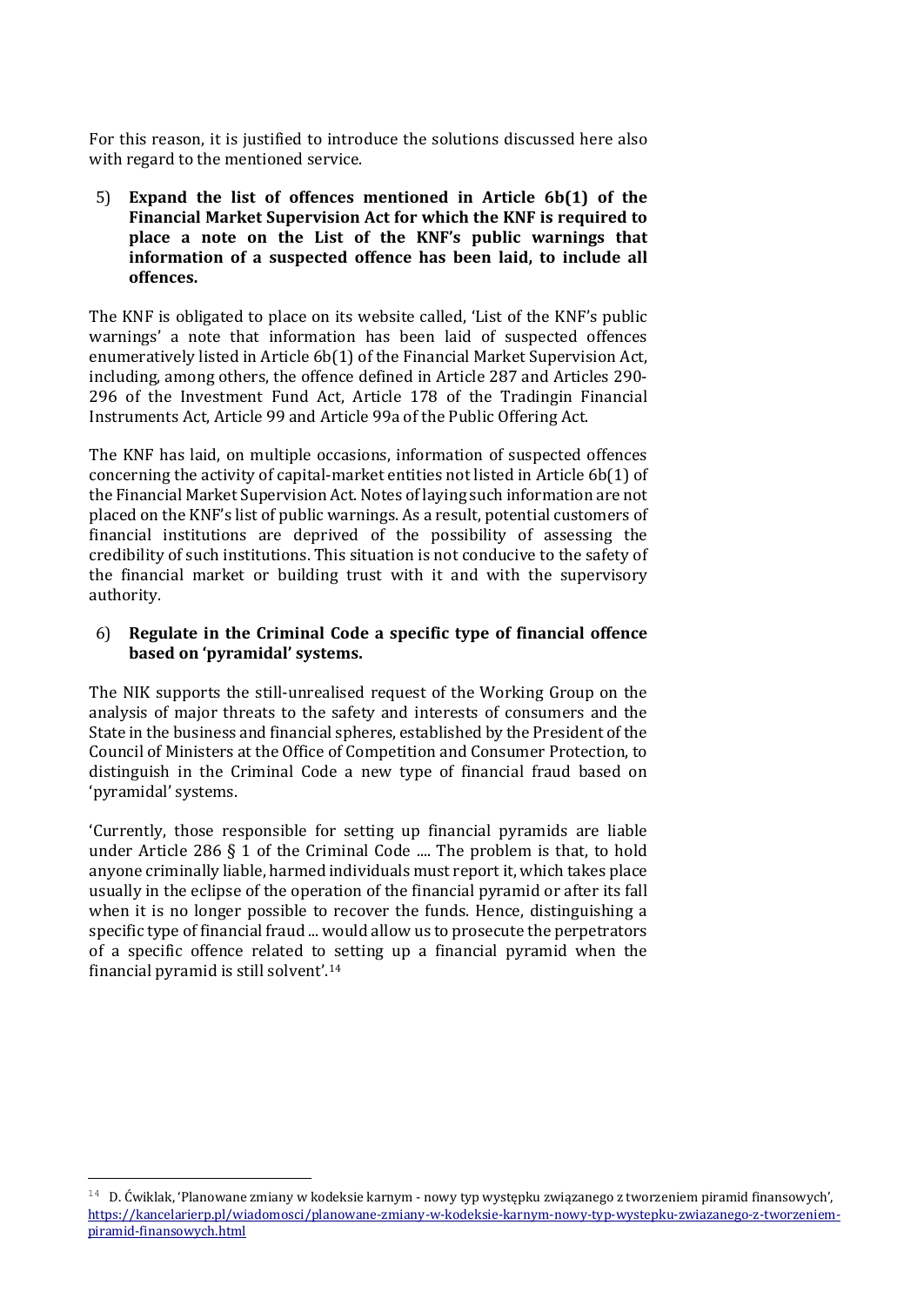7) **Expand the mandate of the Financial Ombudsman as to the entities covered by his assistance and the tools applied, and increase the amount of fines that can be imposed by the Financial Ombudsman for non-compliance of financial-market entities with the obligations defined in the FOA.**

In the opinion of the NIK, those who buy securities directly from issuers should be also able to use Financial Ombudsman's help. Currently, they are excluded from the group that can be supported by the Ombudsman, because the issuer is not a financial-market entity as mentioned in the FOA. Meanwhile, to be able to pursue claims in connection with securities issue, expert knowledge on the operation of financial markets is sometimes needed. The outcomes of our audits conducted so far in the field of consumer protection on the financial market show that district consumer ombudsmen often lack such knowledge and they cannot provide effective help. Consequently, the NIK calls for expanding the list of financial-market entities mentioned in the FOA to include issuers of securities, to the extent pertaining to the issue of such securities.

The audit of the activities of the Financial Ombudsman also revealed that he could have determined the facts of the case much quicker if he would have been able to take written and oral evidence from current and former employees of financial-market entities. Currently, he has to correspond with representatives of the financial-market entity who present the official position of that entity. Such positions sometimes happen to be evasive or incomplete.

In the opinion of the NIK, the maximum fine defined in Article 32 of the FOA (PLN 100,000) that can be levied on an entity evading the obligations defined in the FOA is too low for such penalty to serve a preventive function. This has been demonstrated by the case of a bank offering GetBack SA's bonds which evaded, on multiple occasions, providing information about their practices, making it more difficult for the Ombudsman to take legal action to help the harmed bondholders.

#### 8) **Introduce the possibility of public announcements by UOKiK President of suspected practice violating collective interests of consumers already on the stage of fact-finding proceeding.**

The NIK shares the position of the UOKiK President in this regard. Under Article 73a(1) of the CCPA, if the information gathered in a proceeding against practices violating collective interests of consumers shows that there is reasonable suspicion that an economic operator has engaged in practices that violate collective interests of consumers that may result in significant losses or adverse consequences for a broad group of consumers, the President of the Office shall make public announcement, including on the Office's website, of any information obtained during that proceeding about such conduct and its probable consequences. Meanwhile, such findings are often made already in the course of fact-finding procedure, before initiating a proceeding into practices violating collective interests of consumers. Already on such stage, the UOKiK President should have the obligation to respond, in order to limit the losses sustained by consumers. It would upgrade consumer protection. This proposal was raised by the UOKiK President as part of the Working Group of the Financial Market Development Council reviewing the regulations of the market for corporate bonds. Due to a general nature of the proposed change that goes beyond regulations of the market for corporate bonds, this proposal has not been included in the work schedule of the Group until the completion of this present audit.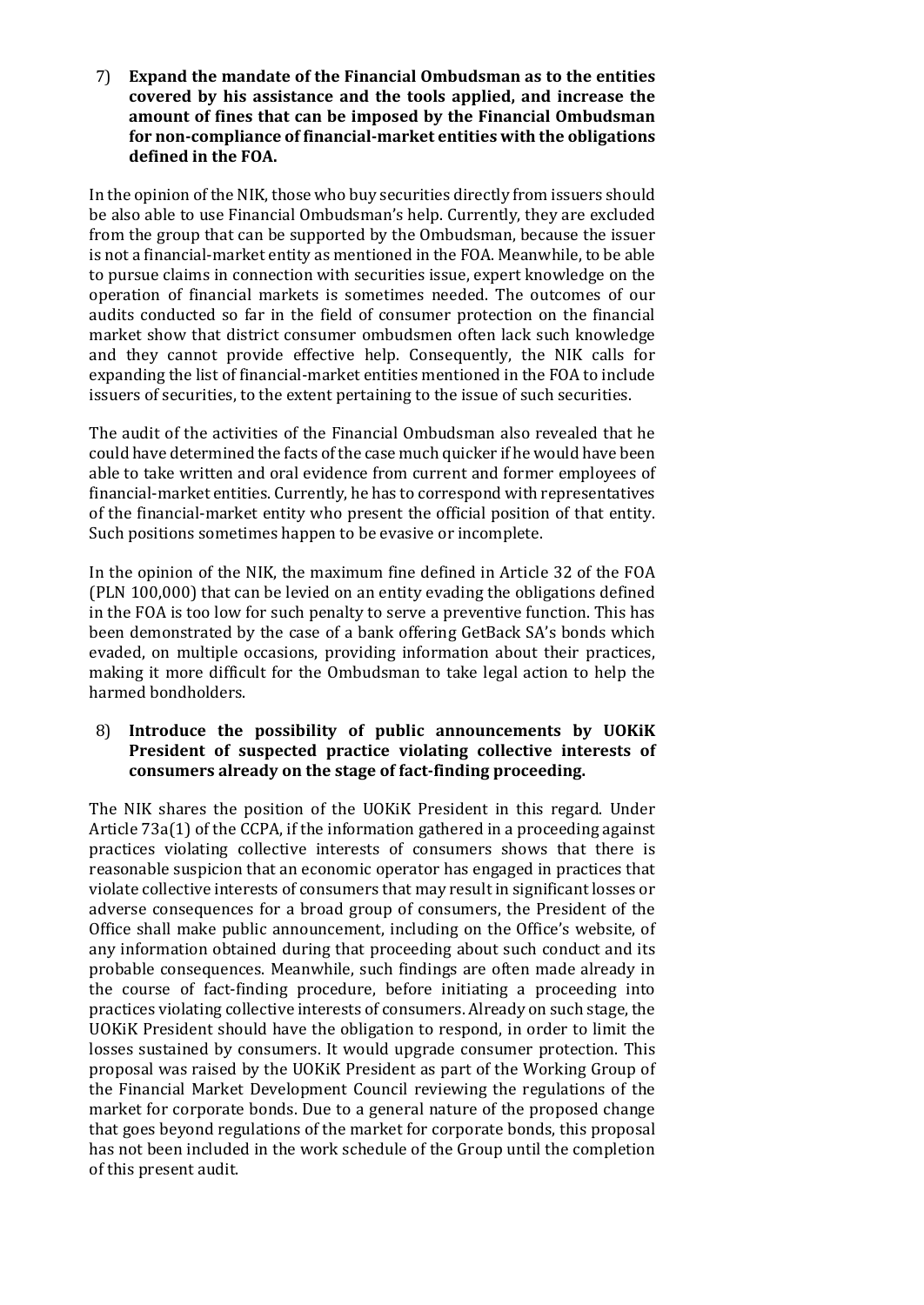#### **II. Proposals to support consumers in pursuing their claims**

#### 9) **Shape the rules of civil procedure and mechanisms so that to help consumers in pursuing their claims**

The NIK holds it desirable to introduce in the Code of Civil Procedure a distinct procedure in consumer cases, eg, modelled on the Labour Law procedure, that would strengthen the position of the weaker party to the contractual relationship. Such proposal had been already voiced by the UOKiK President and referenced in NIK's audit report titled, *Protection of the rights of consumers using loans prone to currency risk* (ref. no. 33/2018/P/17/111/KBF). One important element of the consumer procedure should be higher activity of the court, including when evidence is examined, or the obligation for the court to examine the use of abusive clauses or unfair market practices on each stage of the procedure, regardless of the legal basis of the claim or the defence line adopted by the consumer. An alternative solution would be to introduce a reversed burden of proof, whereby the economic operator would be required to prove that it has complied with all requirements under consumer protection legislation. In civil procedure, it is difficult for consumers to prove that the economic operator has breached its obligations, because it is the economic operator, not the consumer, that keeps the contract documentation. Such changes would alleviate the disproportion between economic operators and consumers in judicial procedure.

### 10) **Amend the Act of 28 July 2005 on Court Costs in Civil Cases.[15](#page-31-0)**

The party pursuing its claims in judicial procedure is required – as a rule (except for situations where, eg the court relieves the party from court costs if she is unable to pay without detriment to her and her family's support) – to pay court costs, including fees and expenses. Under the current wording of Article 13 of the Act on Court Costs in Civil Cases, in cases for proprietary interests, when the amount in controversy is up to PLN 20,000, a one-off fee is charged on the process, determined according to amount in controversy, at up to PLN 1000, and in cases for proprietary rights with the amount in controversy more than PLN 20,000, a *pro rata* fee is charged at 5% of the amount in controversy, but no more than PLN 200,000. Consequently, for proprietary claims of more than PLN 20,000 (claims of the harmed bondholders often exceed that amount), the amount of the court fee can be significant, often more than PLN 10,000.

<span id="page-31-0"></span>Ĩ.  $15$  Journal of Laws of 2019, item 785, as amended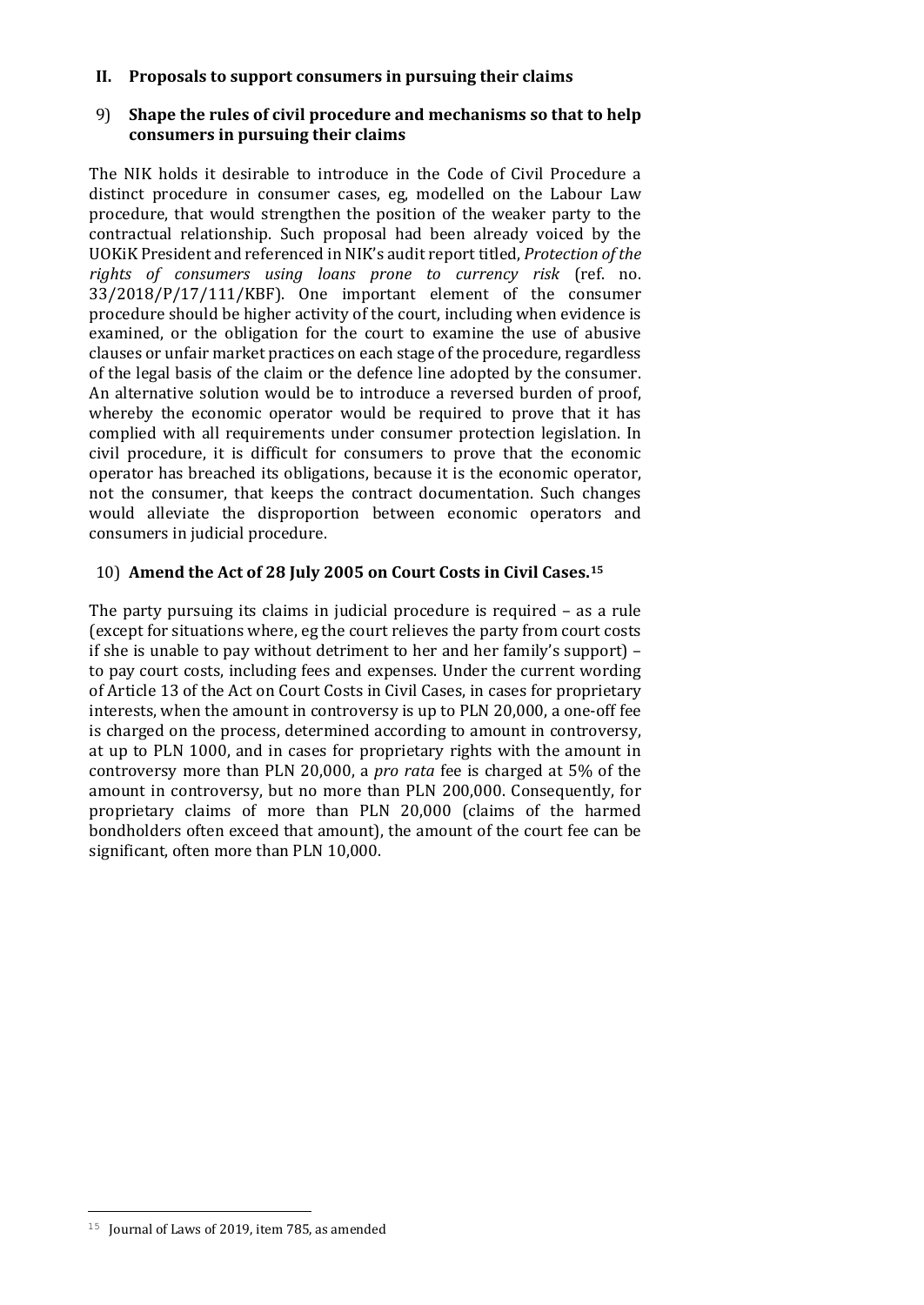Under the current wording of Article 13a of the Act on Court Costs in Civil Cases, in cases involving claims resulting from banking activities brought by consumers or natural persons operating a family homestead, when the amount in controversy is more than PLN 20,000, a flat-rate fee is charged at PLN 1000.

In the opinion of the NIK, to facilitate the recovery of claims from economic operators involved in the process of offering and selling financial instruments, it would be reasonable to amend the Act on Court Fees in Civil Cases solutions in a way similar to the regulations on fees charged from consumers pursuing their claims resulting from banking activities. Court fees in civil cases play not only fiscal roles. The amount of the fee in particular classes of cases is a government policy measure influencing the choices of the entities which intend to initiate court proceedings. The need to pay a relatively high court fee and uncertain outcome of the decision about exemption from such fee (by way of court order) is a significant factor that can discourage consumers from pursuing their claims against economic operators involved in the process of offering and selling financial instruments such as corporate bonds.

#### 11) **Amend regulations on access to KNF/UKNF professional secrets.**

A thorough analysis is needed of the impact of restrictions resulting from KNF/UKNF's professional secrets on the potential to effectively pursue claims by individuals harmed by financial-market entities. The audit findings have shown that, apart from the information provided by the KNF publicly, the harmed bondholders are not provided with information covered by such secrets. These include, eg, results of inspections documenting the scale, circumstances and mechanisms of abuse. They could have significantly contributed to proving the validity of claims. This can lead to a situation where the perpetrator is better protected than the victim. This applies, in particular, to situations where victims decide to pursue their claims in civil procedure, in which the burden of proof rests on them. Potential amendments should lead to removing barriers to pursuing claims, to properly balance the interests of various actors of the financial market.

12) **Adopt regulations that permit allotments from the Financial Education Fund, supplied from, among others, of fines levied by the KNF, to compensate consumers, up to specific amount set out by regulations, of the losses sustained due to purchase of corporate bonds if recovery from the issuers proves to be ineffective or where it is obvious that such recovery would be ineffective.**

One factor that would provide for adequate operation of the capital market, in particular the safety of transactions and protection of investors, should be a mechanism to guarantee the protection – at least to some extent – of invested assets in the event of insolvency of the issuer, especially where securities have been issued or offered in violation of the law.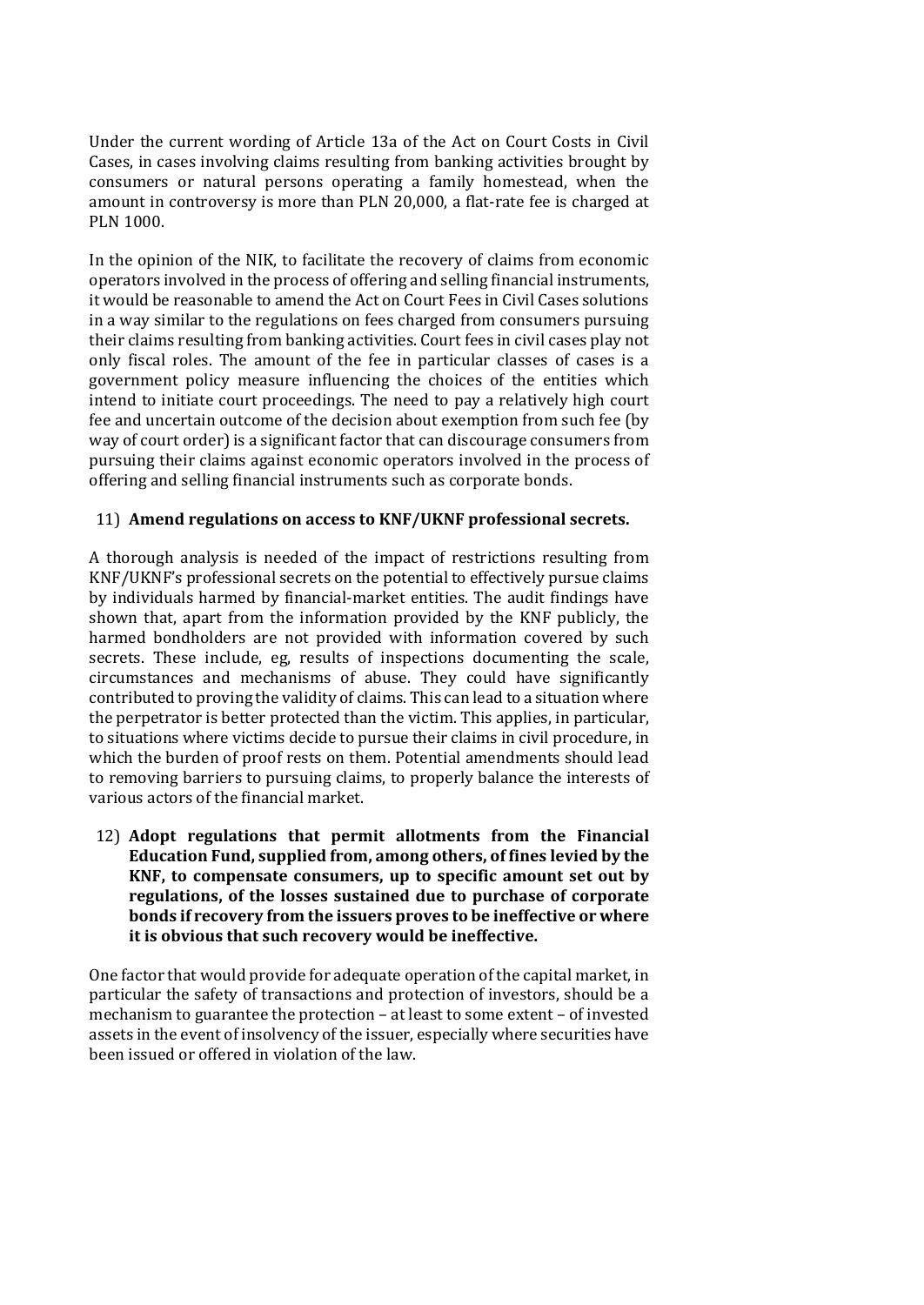The KDPW-operated system of obligatory compensation mentioned in Chapter V of the Trading in Financial Instruments Act protects only investors' funds and financial instruments which are held or should be held by a brokerage house,[16](#page-33-0) and which cannot be returned to the investor, because the brokerage house, due to imminent or actual insolvency, is unable to meet its obligations versus its customers – investors. This compensation system provides no protection in the event of financial claims versus the issuer of corporate bonds, even in situation where the brokerage house is insolvent.[17](#page-33-1)

Government proposal for amending certain acts aimed at strengthening the supervision and protection of investors in the financial market (listed under: UD427; proposal of 27 August 2018) provided for, among others, adding a regulation whereby the Financial Education Fund's responsibilities would be to compensate natural persons, up to the amount set out by the Act, for losses sustained due to the purchase of bonds issued pursuant to the Bonds Act, including in the event of declaration of bankruptcy or opening a restructuring procedure for the issuer of bonds, if law has been breached in preparing or issuing, or selling bonds, and any of the measures providing the source of income of that Fund has been applied in connection with such breach. During governmental legislative work on the above-mentioned proposal, the problem of compensations was given up in this project 'due to doubts as to certain solutions of the projected Financial Education Fund.[18](#page-33-2)

In the opinion of the NIK, it would be justified to resume legislative work aimed at permitting allotments from the Financial Education Fund, supplied from, among others, fines levied by the KNF, to compensate consumers, up to specific amount set out by regulations, for some losses sustained due to purchase of corporate bonds if recovery from the issuers proves to be ineffective or where it is obvious that such recovery would be ineffective.

Preparation of draft regulations that would put into life proposals 1-4, 7 and 11-12 is responsibility of the Minister of Finance, proposals 5, 6, 9, 10 – the Minister of Justice, and proposal 8 – the President of the Office of Competition and Consumer Protection.

<span id="page-33-0"></span><sup>16</sup> Under Article 132(1)(3) of the Trading in Financial Instruments Act, brokerage house is taken to mean a standalone brokerage house, bank operating brokerage business, or custodian bank.

<span id="page-33-1"></span><sup>&</sup>lt;sup>17</sup> System Rekompensat, Podstawy prawne oraz zasady funkcjonowania Systemu Rekompensat w Polsce [Compensation system: Legal basis and Rules of Operation of the Compensation System in Poland], an informative brochure published by the KDPW.<br>Cover letter of 31 August 2018, no. FN4.700.il.2016, to the proposal for an Act amending certain acts

<span id="page-33-2"></span>the supervision and protection of investors in the financial market, submitted on the session of the Council of Ministers.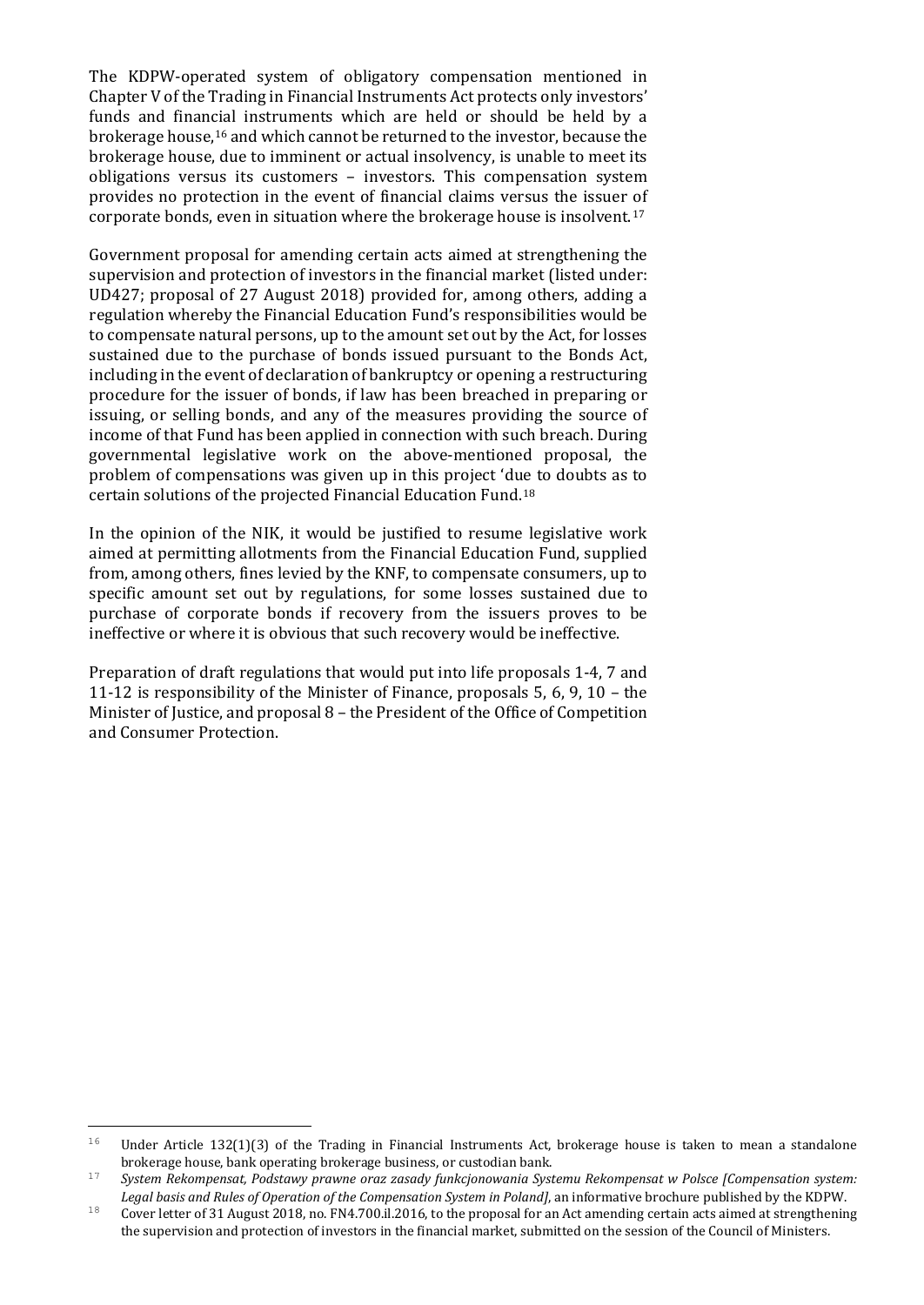To increase the level of consumer protection, the NIK also calls for the **Interpretative**  Financial Ombudsman to review the list of claims which can be pursued in **proposal**cases involving unfair market practices.

Under Article 26 of the FOA, the Financial Ombudsman may sue financialmarket entities on behalf of their customers in cases involving unfair market practices which, under Article 4 of the Combating Unfair Trading Practices Act, include practices applied by economic operators towards consumers that are contrary to the accepted practice and distort or may distort significantly the operation of the market.

In the opinion of the RF, and this has not been disputed by the NIK so far, Article 26 of the FOA should be interpreted having regard to Article 12(2)(2) of the CUTPA, which, in turn, allows the Financial Ombudsman to bring a suit if unfair market practice is identified, only with regard to the demands defined in Article 12(1)(1), (3), (5) of the CUTPA, and namely:

- − to refrain from such practice;
- − to make a single or multiple statement with appropriate content and form;
- to award an appropriate sum of money for a specific public cause related to the support of Polish culture, protection of national heritage, or consumer protection.

In RF's view, the legislator has thus excluded the possibility of bringing suits by the Financial Ombudsman or his acceding to proceedings in cases concerning the repair of damage on general terms, in particular a demand to cancel a contract with the obligation of returning mutual considerations, or return by the economic operator of product purchasing costs in a situation where the economic operator has applied unfair market practices (demand mentioned in Article 12(1)(4) of the CUTPA).

However, having regard to, among other things, Judgement of the Appellate Court in Warsaw of 16 April 2018 (file ref. V Aca 1096/17), in the opinion of the NIK, the interpretation of Article 26 of the FOA adopted by the RF needs updating. Although that judgement relates to the assessment of procedural competencies in legal proceedings of the Consumer Ombudsmen in cases involving claims resulting from the CUTPA rather than RF's procedural competencies in legal proceedings, in the NIK's opinion, it should be nevertheless taken into account in the interpretation of Article 26 of the FOA. In the discussion of grounds for that judgement, the appellate court argues, among others, that Article 12(2)(4) of the CUTPA has opened up for the Consumer Ombudsman the capacity to act not only for a specific consumer (Article 633, Article 634 CCP), but also to act independently, by equipping him with his own active (public) mandate to act in legal proceedings. By acting independently, the Consumer Ombudsman is not only a formal, but also an actual party to the proceedings. In the opinion of the court, it is therefore obvious that Consumer Ombudsman, acting independently rather than on behalf of a specific consumer harmed by the consequences of unfair market practice, may not demand that the consequences of that practice be removed, the harm done to the consumer be repaired, or the contract be rescinded. However, a Consumer Ombudsman acting on behalf of an individual consumer may raise any demand which could be raised by the consumer alone.